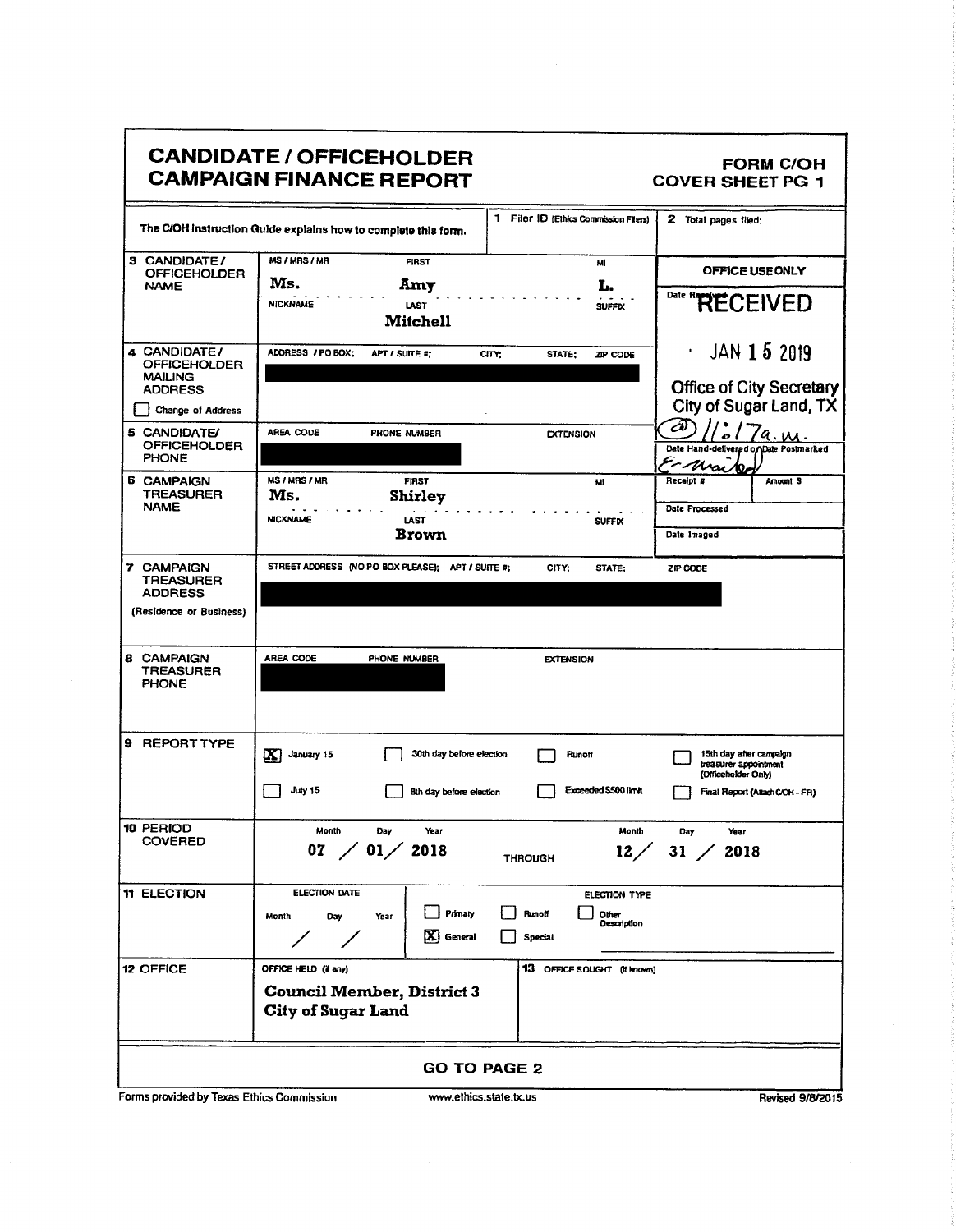## CANDIDATE/ OFFICEHOLDER **CAMPAIGN FINANCE REPORT**

## FORM C/OH<br>COVER SHEET PG 2

| <b>Amy L. Mitchell</b> | THIS BOX IS FOR NOTICE OF POLITICAL CONTRIBUTIONS ACCEPTED OR POLITICAL EXPENDITURES MADE BY POLITICAL COMMITTEES TO<br>SUPPORT THE CANDIDATE / OFFICEHOLDER, THESE EXPENDITURES MAY HAVE BEEN MADE WITHOUT THE CANDIDATE'S OR OFFICEHOLDER'S<br>KNOWLEDGE OR CONSENT. CANDIDATES AND OFFICEHOLDERS ARE REQUIRED TO REPORT THIS INFORMATION ONLY IF THEY RECEIVE NOTICE |                                                                                                                                                                                                                                                                                                                                                                                                             | 15 Filer ID (Ethics Commission Filers)                                                                                                                                                                                                                                                                                                                                                                                                                                                                                       |
|------------------------|-------------------------------------------------------------------------------------------------------------------------------------------------------------------------------------------------------------------------------------------------------------------------------------------------------------------------------------------------------------------------|-------------------------------------------------------------------------------------------------------------------------------------------------------------------------------------------------------------------------------------------------------------------------------------------------------------------------------------------------------------------------------------------------------------|------------------------------------------------------------------------------------------------------------------------------------------------------------------------------------------------------------------------------------------------------------------------------------------------------------------------------------------------------------------------------------------------------------------------------------------------------------------------------------------------------------------------------|
|                        |                                                                                                                                                                                                                                                                                                                                                                         |                                                                                                                                                                                                                                                                                                                                                                                                             |                                                                                                                                                                                                                                                                                                                                                                                                                                                                                                                              |
|                        |                                                                                                                                                                                                                                                                                                                                                                         |                                                                                                                                                                                                                                                                                                                                                                                                             |                                                                                                                                                                                                                                                                                                                                                                                                                                                                                                                              |
|                        | <b>COMMITTEE NAME</b>                                                                                                                                                                                                                                                                                                                                                   |                                                                                                                                                                                                                                                                                                                                                                                                             |                                                                                                                                                                                                                                                                                                                                                                                                                                                                                                                              |
|                        |                                                                                                                                                                                                                                                                                                                                                                         |                                                                                                                                                                                                                                                                                                                                                                                                             |                                                                                                                                                                                                                                                                                                                                                                                                                                                                                                                              |
|                        | <b>COMMITTEE ADDRESS</b>                                                                                                                                                                                                                                                                                                                                                |                                                                                                                                                                                                                                                                                                                                                                                                             |                                                                                                                                                                                                                                                                                                                                                                                                                                                                                                                              |
|                        |                                                                                                                                                                                                                                                                                                                                                                         |                                                                                                                                                                                                                                                                                                                                                                                                             |                                                                                                                                                                                                                                                                                                                                                                                                                                                                                                                              |
|                        |                                                                                                                                                                                                                                                                                                                                                                         |                                                                                                                                                                                                                                                                                                                                                                                                             |                                                                                                                                                                                                                                                                                                                                                                                                                                                                                                                              |
|                        | <b>COMMITTEE CAMPAIGN TREASURER NAME</b>                                                                                                                                                                                                                                                                                                                                |                                                                                                                                                                                                                                                                                                                                                                                                             |                                                                                                                                                                                                                                                                                                                                                                                                                                                                                                                              |
|                        |                                                                                                                                                                                                                                                                                                                                                                         |                                                                                                                                                                                                                                                                                                                                                                                                             |                                                                                                                                                                                                                                                                                                                                                                                                                                                                                                                              |
|                        |                                                                                                                                                                                                                                                                                                                                                                         |                                                                                                                                                                                                                                                                                                                                                                                                             |                                                                                                                                                                                                                                                                                                                                                                                                                                                                                                                              |
|                        |                                                                                                                                                                                                                                                                                                                                                                         |                                                                                                                                                                                                                                                                                                                                                                                                             |                                                                                                                                                                                                                                                                                                                                                                                                                                                                                                                              |
|                        |                                                                                                                                                                                                                                                                                                                                                                         |                                                                                                                                                                                                                                                                                                                                                                                                             |                                                                                                                                                                                                                                                                                                                                                                                                                                                                                                                              |
|                        |                                                                                                                                                                                                                                                                                                                                                                         |                                                                                                                                                                                                                                                                                                                                                                                                             |                                                                                                                                                                                                                                                                                                                                                                                                                                                                                                                              |
|                        |                                                                                                                                                                                                                                                                                                                                                                         |                                                                                                                                                                                                                                                                                                                                                                                                             | \$00.00                                                                                                                                                                                                                                                                                                                                                                                                                                                                                                                      |
| 2.                     |                                                                                                                                                                                                                                                                                                                                                                         |                                                                                                                                                                                                                                                                                                                                                                                                             |                                                                                                                                                                                                                                                                                                                                                                                                                                                                                                                              |
|                        |                                                                                                                                                                                                                                                                                                                                                                         |                                                                                                                                                                                                                                                                                                                                                                                                             | \$00.00                                                                                                                                                                                                                                                                                                                                                                                                                                                                                                                      |
| З.                     |                                                                                                                                                                                                                                                                                                                                                                         |                                                                                                                                                                                                                                                                                                                                                                                                             |                                                                                                                                                                                                                                                                                                                                                                                                                                                                                                                              |
| <b>UNLESS ITEMIZED</b> |                                                                                                                                                                                                                                                                                                                                                                         |                                                                                                                                                                                                                                                                                                                                                                                                             | \$00,00                                                                                                                                                                                                                                                                                                                                                                                                                                                                                                                      |
|                        |                                                                                                                                                                                                                                                                                                                                                                         |                                                                                                                                                                                                                                                                                                                                                                                                             | \$00.00                                                                                                                                                                                                                                                                                                                                                                                                                                                                                                                      |
|                        |                                                                                                                                                                                                                                                                                                                                                                         |                                                                                                                                                                                                                                                                                                                                                                                                             | \$00.00                                                                                                                                                                                                                                                                                                                                                                                                                                                                                                                      |
|                        |                                                                                                                                                                                                                                                                                                                                                                         |                                                                                                                                                                                                                                                                                                                                                                                                             | \$00.00                                                                                                                                                                                                                                                                                                                                                                                                                                                                                                                      |
| DIAN                   | under Title 15, Election god                                                                                                                                                                                                                                                                                                                                            |                                                                                                                                                                                                                                                                                                                                                                                                             |                                                                                                                                                                                                                                                                                                                                                                                                                                                                                                                              |
|                        |                                                                                                                                                                                                                                                                                                                                                                         |                                                                                                                                                                                                                                                                                                                                                                                                             |                                                                                                                                                                                                                                                                                                                                                                                                                                                                                                                              |
|                        |                                                                                                                                                                                                                                                                                                                                                                         |                                                                                                                                                                                                                                                                                                                                                                                                             | 5th<br>this the                                                                                                                                                                                                                                                                                                                                                                                                                                                                                                              |
|                        |                                                                                                                                                                                                                                                                                                                                                                         |                                                                                                                                                                                                                                                                                                                                                                                                             |                                                                                                                                                                                                                                                                                                                                                                                                                                                                                                                              |
|                        |                                                                                                                                                                                                                                                                                                                                                                         |                                                                                                                                                                                                                                                                                                                                                                                                             |                                                                                                                                                                                                                                                                                                                                                                                                                                                                                                                              |
|                        | DIANA<br>Veuin<br>Printed name of officer administering oath                                                                                                                                                                                                                                                                                                            |                                                                                                                                                                                                                                                                                                                                                                                                             | Title of officer administering oath                                                                                                                                                                                                                                                                                                                                                                                                                                                                                          |
|                        | <b>COMMITTEE TYPE</b><br>GENERAL<br>SPECIFIC<br>AFFIX NOTARY STAMP / SEALABOVE<br>Y(9) Y.A. /<br>Signature of officer administering oath                                                                                                                                                                                                                                | OF SUCH EXPENDITURES.<br>COMMITTEE CAMPAIGN TREASURER ADDRESS<br>TOTAL POLITICAL CONTRIBUTIONS<br>(OTHER THAN PLEDGES, LOANS, OR GUARANTEES OF LOANS)<br>TOTAL POLITICAL EXPENDITURES OF \$100 OR LESS.<br>TOTAL POLITICAL EXPENDITURES<br>OF REPORTING PERIOD<br>LAST DAY OF THE REPORTING PERIOD<br><b>WARNING WASHING WARDEN</b><br><b>WAREWING VS</b><br>Sworn to and subscribed before me, by the said | TOTAL POLITICAL CONTRIBUTIONS OF \$50 OR LESS (OTHER THAN<br>PLEDGES, LOANS, OR GUARANTEES OF LOANS), UNLESS ITEMIZED<br>TOTAL POLITICAL CONTRIBUTIONS MAINTAINED AS OF THE LAST DAY<br>TOTAL PRINCIPAL AMOUNT OF ALL OUTSTANDING LOANS AS OF THE<br>I swear, or affirm, under penalty of perjury, that the accompanying report is<br>true and correct and includes all information required to be reported by me<br>Signature of Candidate or Officeholder<br>to certify which, witness my hand and seal of office.<br>Nota |

Forms provided by Texas Ethics Commission www.ethics.state.tx.us Revised 9/8/2015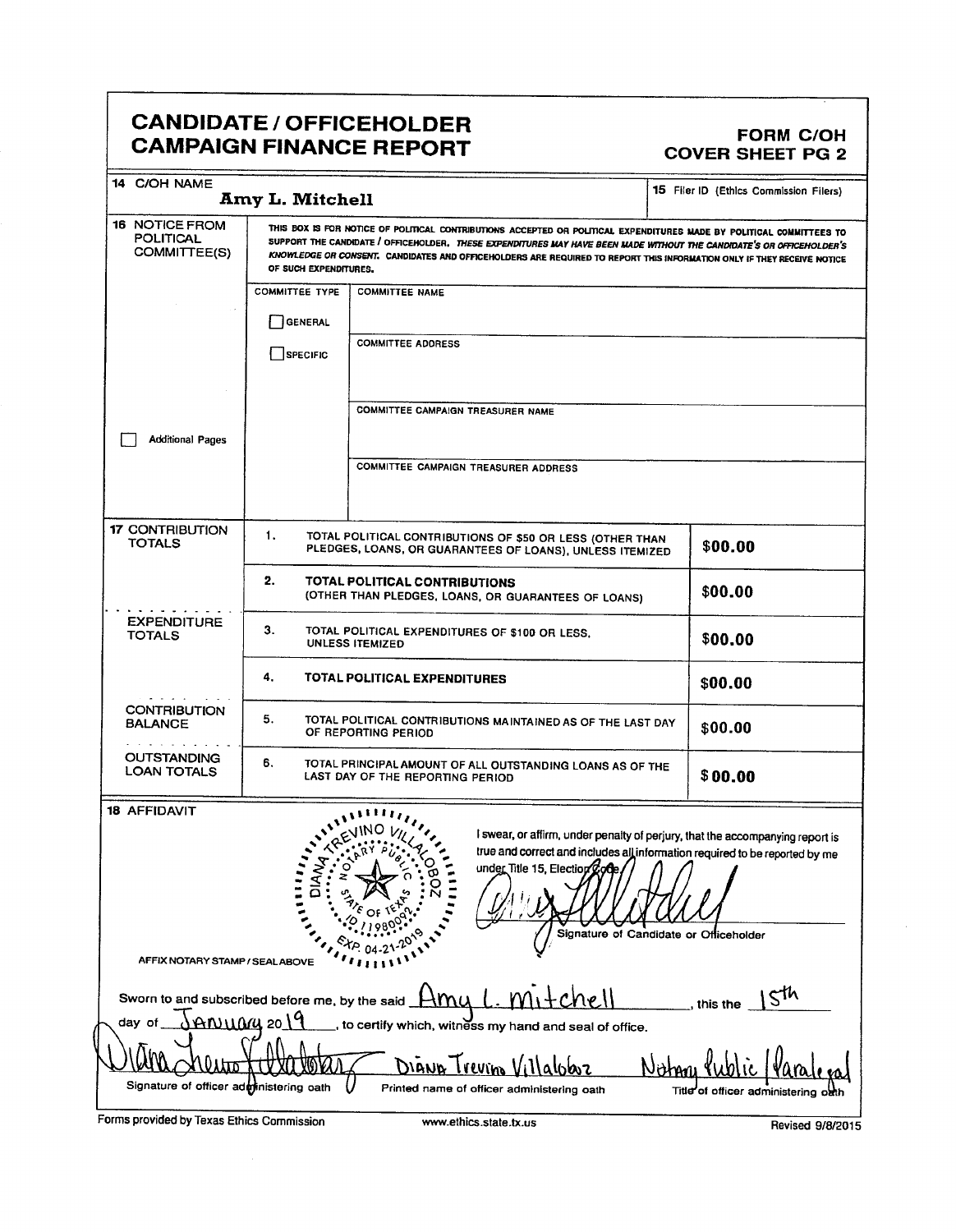| <b>SUBTOTALS - C/OH</b>                                                                      |                                        | <b>FORM C/OH</b><br><b>COVER SHEET PG 3</b> |
|----------------------------------------------------------------------------------------------|----------------------------------------|---------------------------------------------|
| <b>19 FILER NAME</b><br>Amy L. Mitchell                                                      | 20 Filer ID (Ethics Commission Filers) |                                             |
| 21 SCHEDULE SUBTOTALS<br><b>NAME OF SCHEDULE</b>                                             |                                        | <b>SUBTOTAL</b><br><b>AMOUNT</b>            |
| 1.<br>SCHEDULEA1: MONETARY POLITICALCONTRIBUTIONS                                            |                                        | S                                           |
| $\mathbf{z}$<br>SCHEDULE A2: NON-MONETARY (IN-KIND) POLITICAL CONTRIBUTIONS                  |                                        | s                                           |
| з.<br>SCHEDULE B: PLEDGED CONTRIBUTIONS                                                      |                                        | S                                           |
| 4.<br>SCHEDULE E: LOANS                                                                      |                                        | s                                           |
| 5.<br>SCHEDULE F1: POLITICAL EXPENDITURES MADE FROM POLITICAL CONTRIBUTIONS                  |                                        | s                                           |
| 6.<br>SCHEDULE F2: UNPAID INCURRED OBLIGATIONS                                               |                                        | s                                           |
| 7.<br>SCHEDULE F3: PURCHASE OF INVESTMENTS MADE FROM POLITICAL CONTRIBUTIONS                 | s                                      |                                             |
| 8.<br>SCHEDULE F4: EXPENDITURES MADE BY CREDIT CARD                                          | s                                      |                                             |
| 9,<br>SCHEDULE G: POLITICAL EXPENDITURES MADE FROM PERSONAL FUNDS                            | s                                      |                                             |
| 10.<br>SCHEDULE H: PAYMENT MADE FROM POLITICAL CONTRIBUTIONS TO A BUSINESS OF COH            | S                                      |                                             |
| 11.<br>SCHEDULE I: NON-POLITICAL EXPENDITURES MADE FROM POLITICAL CONTRIBUTIONS              | s                                      |                                             |
| SCHEDULE K: INTEREST, CREDITS, GAINS, REFUNDS, AND CONTRIBUTIONS<br>12.<br>RETURNED TO FILER |                                        | S                                           |
|                                                                                              |                                        |                                             |

Forms provided by Texas Ethics Commission www.ethics.state.tx.us Revised 9/202015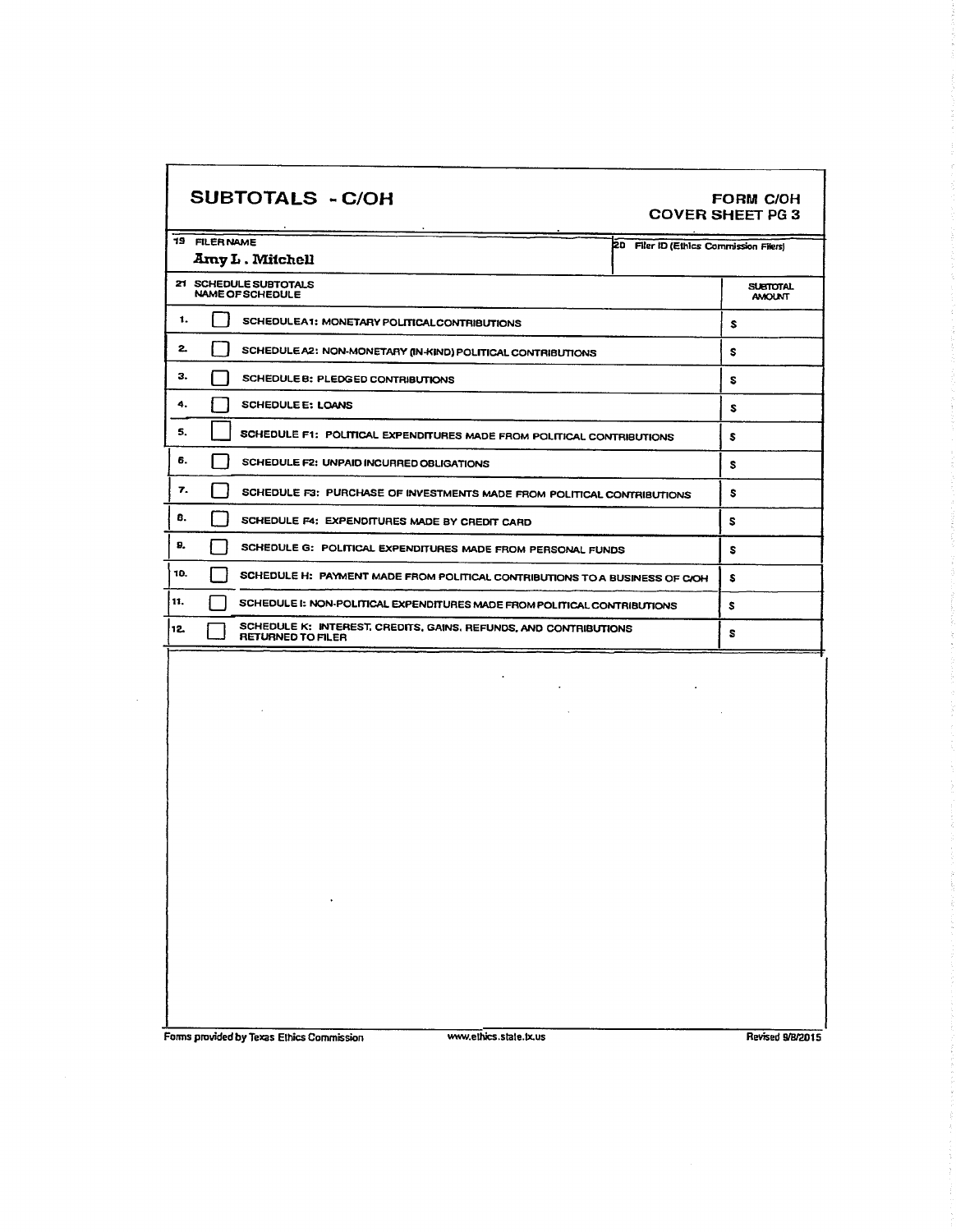|              | MONETARY POLITICAL CONTRIBUTIONS                                                                                                                               | SCHEDULE A1                           |
|--------------|----------------------------------------------------------------------------------------------------------------------------------------------------------------|---------------------------------------|
|              | The Instruction Guide explains how to complete this form.                                                                                                      | 1 Total pages Schedule A1:<br>1 Page  |
| 2 FILER NAME | <b>Amy L. Mitchell</b>                                                                                                                                         | 3 Filer ID (Ethics Commission Filers) |
| 4 Date       | 5 Full name of contributor<br>out-of-state PAC (102:                                                                                                           | 7 Amount of contribution (\$)<br>→    |
|              | .<br>6 Contributor address;<br>City; State; Zip Code                                                                                                           |                                       |
|              | 8 Principal occupation / Job title (See Instructions)<br>9 ctions)                                                                                             |                                       |
| <b>Date</b>  | Full name of contributor<br>Out-of-state PAC (IDs:                                                                                                             | ا د_<br>Amount of contribution (\$)   |
|              | Contributor address:<br>City; State; Zip Code                                                                                                                  |                                       |
|              | Principal occupation / Job title (See Instructions)<br><b>Employer (See Instructions)</b>                                                                      |                                       |
| Date         | Full name of contributor                                                                                                                                       | Amount of contribution (S)            |
|              | Contributor address;<br>City; State; Zip Code                                                                                                                  |                                       |
|              | Principal occupation / Job title (See Instructions)<br><b>Employer (See Instructions)</b>                                                                      |                                       |
| Date         | Full name of contributor<br>$\Box$ out-of-state PAC (IDF                                                                                                       | Amount of contribution (5)            |
|              | . <i>. .</i><br>Contributor address;<br>City: State; Zip Code                                                                                                  |                                       |
|              | Principal occupation / Job title (See Instructions)<br><b>Employer (See Instructions)</b>                                                                      |                                       |
|              |                                                                                                                                                                |                                       |
|              |                                                                                                                                                                |                                       |
|              |                                                                                                                                                                |                                       |
|              | ATTACH ADDITIONAL COPIES OF THIS SCHEDULE AS NEEDED<br>If contributor is out-of-state PAC, please see instruction guide for additional reporting requirements. |                                       |
|              | Forms provided by Texas Ethics Commission<br>www.elhics.state.tx.us                                                                                            | Revised 9/8/2015                      |

 $\mathcal{L}^{\text{max}}_{\text{max}}$  , where  $\mathcal{L}^{\text{max}}_{\text{max}}$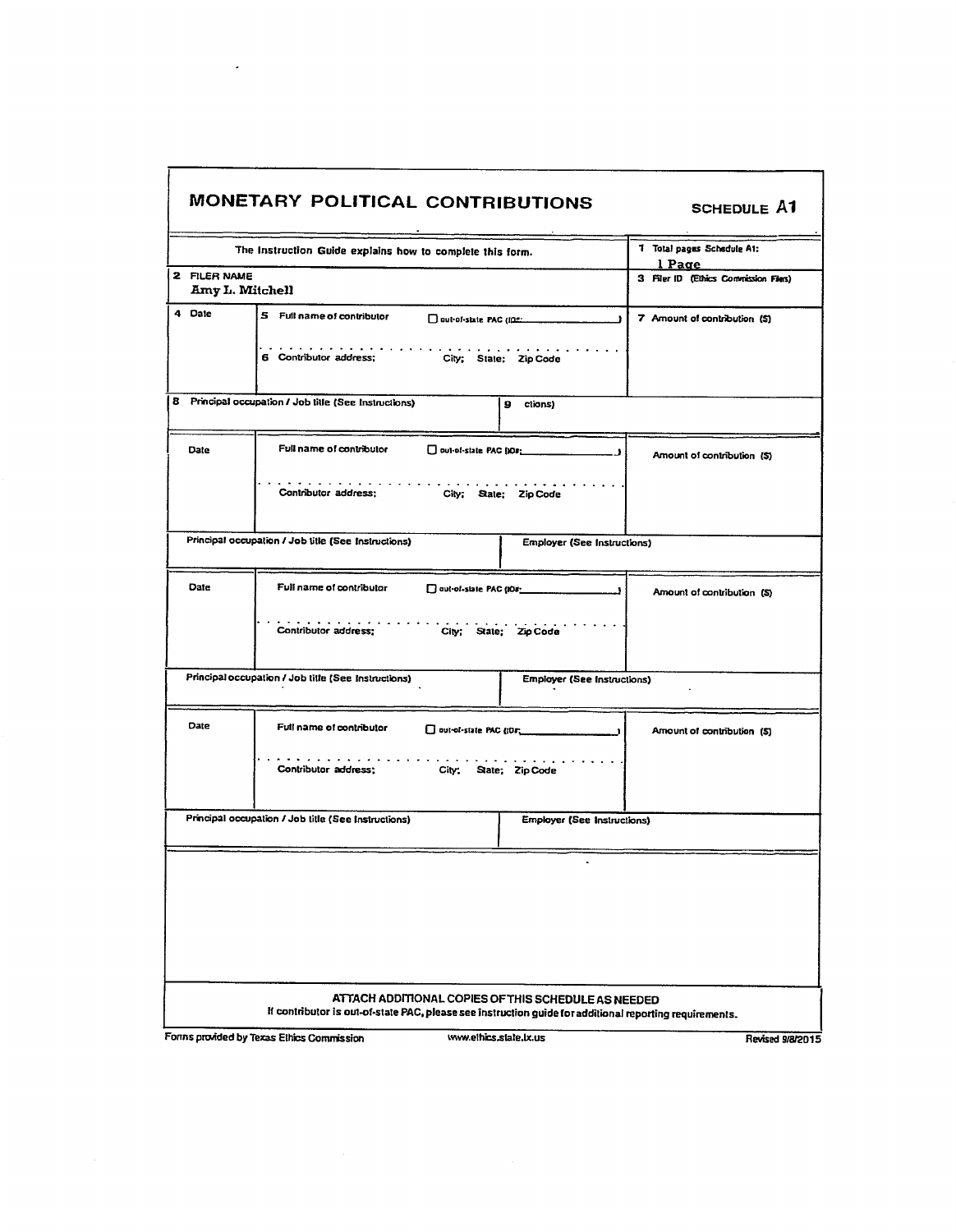|                                 | NON-MONETARY (IN-KIND) POLITICAL<br><b>CONTRIBUTIONS</b>                                                                                                      |      | <b>SCHEDULE A2</b>                                                                                          |
|---------------------------------|---------------------------------------------------------------------------------------------------------------------------------------------------------------|------|-------------------------------------------------------------------------------------------------------------|
|                                 | The Instruction Guide explains how to complete this form.                                                                                                     |      | 1 Total pages Schedule A2:<br>1 Page                                                                        |
| 2 FILER NAME<br>Amy L. Mitchell |                                                                                                                                                               |      | 3 Filer IO (Ethics Commission Filers)                                                                       |
|                                 | 4 TOTAL OF UNITEMIZED IN-KIND POLITICAL CONTRIBUTIONS                                                                                                         |      | \$0.00                                                                                                      |
| 5 Date                          | 6 Full name of contributor<br>out-of-state PAC (IDF;                                                                                                          |      | 8 Amount of<br>. 9 In-Idnd contribution<br>Contribution S.<br>description                                   |
|                                 | 7 Contributor address:<br>City; State; Zip Code                                                                                                               |      |                                                                                                             |
|                                 | 10 Principal occupation / Job title (FOR NON-JUDICIAL) (See Instructions)                                                                                     |      | Check if travel outside of Texas. Complete Scheckte T.<br>11 Employer (FOR NON-JUDICIAL) (See Instructions) |
|                                 | 12 Contributor's principal occupation (FOR JUDICIAL)                                                                                                          | 13 - | Contributor's job litle (FOR JUDICIAL) (See Instructions)                                                   |
|                                 | 14 Contributor's employer/law firm (FOR JUDICIAL)                                                                                                             |      | 15 Law firm of contributor's spouse (if any) (FOR JUDICIAL)                                                 |
|                                 | 16 If contributor is a child, law firm of parent(s) (if any) (FOR JUDICIAL)                                                                                   |      |                                                                                                             |
| Date $\overline{\mathbf{v}}$    | Full name of contributor [ ] out-of-state PAC (IDs;                                                                                                           |      | Amount of<br><b>In-Idrid contribution</b><br>Contribution S<br>description                                  |
|                                 | Contributor address:<br>City; State; Zip Code                                                                                                                 |      | Check il travel outside of Texas. Complete Schedule T.                                                      |
|                                 | Principal occupation / Job title (FOR NON-JUDICIAL) [See Instructions)                                                                                        |      | Employer (FOR NON-JUDICIAL) (See Instructions)                                                              |
|                                 | Contributor's principal occupation (FOR JUDICIAL)                                                                                                             |      | Contributor's job title (FOR JUDICIAL) (See Instructions)                                                   |
|                                 | Contributor's employer/law firm (FOR JUDICIAL)                                                                                                                |      | Law firm of contributor's spouse (if any) (FOR JUDICIAL)                                                    |
|                                 | If contributor is a child, law firm of parent(s) (if any) (FOR JUDICIAL)                                                                                      |      |                                                                                                             |
|                                 |                                                                                                                                                               |      |                                                                                                             |
|                                 |                                                                                                                                                               |      |                                                                                                             |
|                                 |                                                                                                                                                               |      |                                                                                                             |
|                                 |                                                                                                                                                               |      |                                                                                                             |
|                                 |                                                                                                                                                               |      |                                                                                                             |
|                                 | ATTACH ADDITIONAL COPIES OF THIS SCHEDULEAS NEEDED<br>If contributor is out-of-state PAC, please see instruction guide for additional reporting requirements. |      |                                                                                                             |
|                                 | www.ethics.slate.tx.us<br>Forms provided by Texas Ethics Commission                                                                                           |      | <b>Revised 9/8/2015</b>                                                                                     |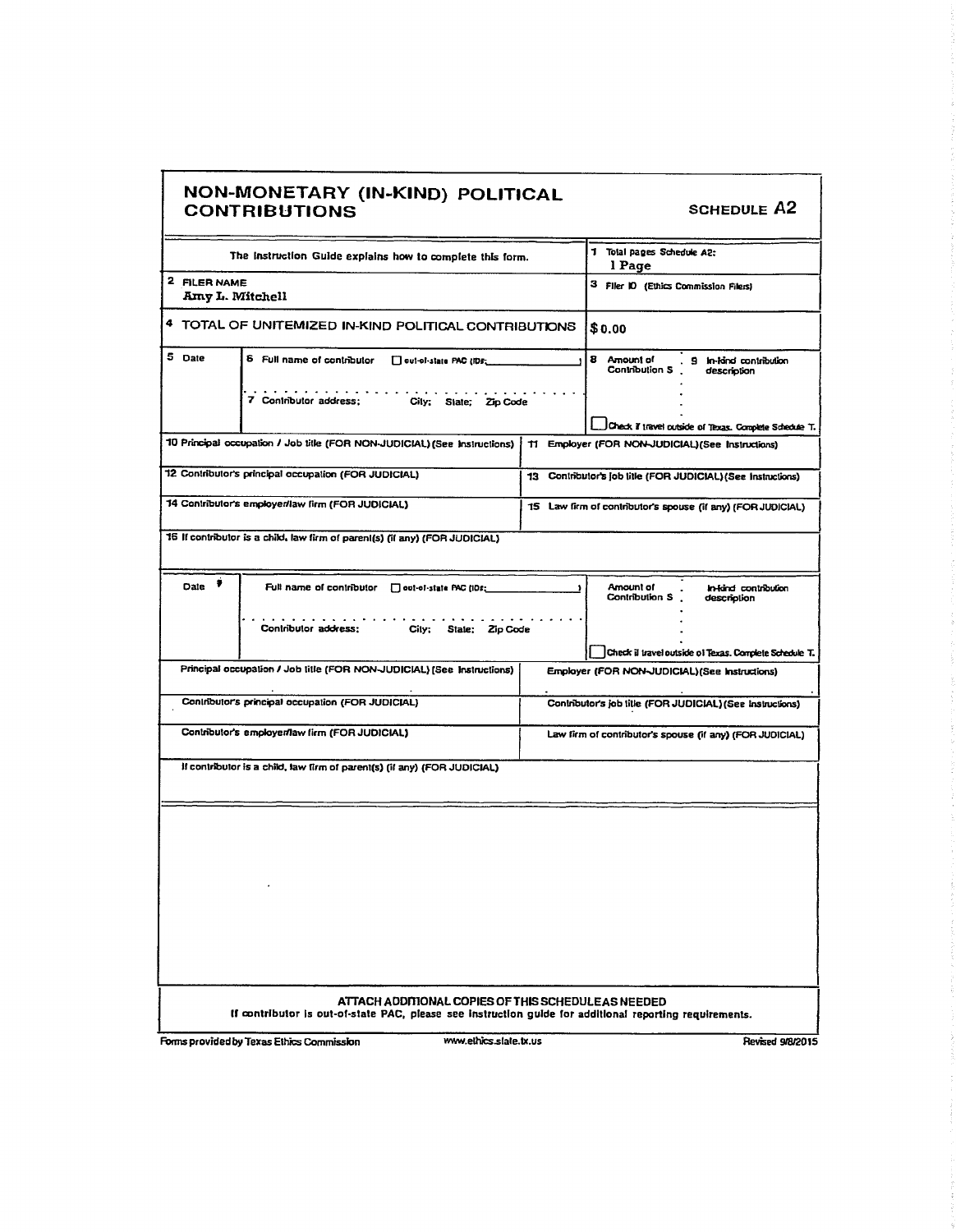|              | The instruction Guide explains how to complete this form. |                                    | 1 Total pages Schedule B:<br>l Page   |                                                        |
|--------------|-----------------------------------------------------------|------------------------------------|---------------------------------------|--------------------------------------------------------|
| 2 FILER NAME | Amy L. Mitchell                                           |                                    | 3 Filer ID (Ethics Commission Filers) |                                                        |
| 4            | TOTAL OF UNITEMIZED PLEDGES                               |                                    | \$0.00                                |                                                        |
| 5 Date       | 6 Full name of pledgor<br>O out-of-state PAC (IDs.        |                                    | <b>8</b> Amount<br>ol Piedge S        | - 9 In-kind contribution<br>description                |
|              | 7 Piedgor address;<br>City; State; Zip Code               |                                    |                                       |                                                        |
|              |                                                           |                                    |                                       | Check if travel outside of Texas, Complete Schedule T. |
|              | 10 Principal occupation / Job title (See Instructions)    | 11 Employer (See Instructions)     |                                       |                                                        |
| Date         | Full name of pledger                                      |                                    | Amount<br>of Pledge S                 | In-kind contribution<br>description                    |
|              | Pledgor address;<br>City; State; Zip Code                 |                                    |                                       |                                                        |
|              | Principal occupation / Job title (See Instructions)       | <b>Employer (See Instructions)</b> |                                       | Check il travel outside of Texas. Complete Schedule T. |
|              |                                                           |                                    |                                       |                                                        |
| Date         | Full name of pledgor<br>out-ot-state PAC (IDF:            |                                    | Amount of<br>Pledge S                 | In-kind contribution<br>description                    |
|              | Pledgor address;<br>City; State; Zip Code                 |                                    |                                       |                                                        |
|              |                                                           |                                    |                                       | Check 7 travel outside of Texas, Complete Schedule T.  |
|              | Principal occupation / Job title (See Instructions)       | <b>Employer (See Instructions)</b> |                                       |                                                        |
| <b>Date</b>  | Full name of pledgor<br>out-of-state PAC (IDs:            |                                    | Amount of<br>Pledge \$                | In-Idnd contribution<br>description                    |
|              | Pledgor address;<br>City; State; Zip Code                 |                                    |                                       |                                                        |
|              |                                                           |                                    |                                       | Check if travel outside of Texas. Complete Schedule T. |
|              | Principal occupation / Job title (See Instructions)       | <b>Employer (See Instructions)</b> |                                       |                                                        |
|              |                                                           |                                    |                                       |                                                        |
|              |                                                           |                                    |                                       |                                                        |
|              |                                                           |                                    |                                       |                                                        |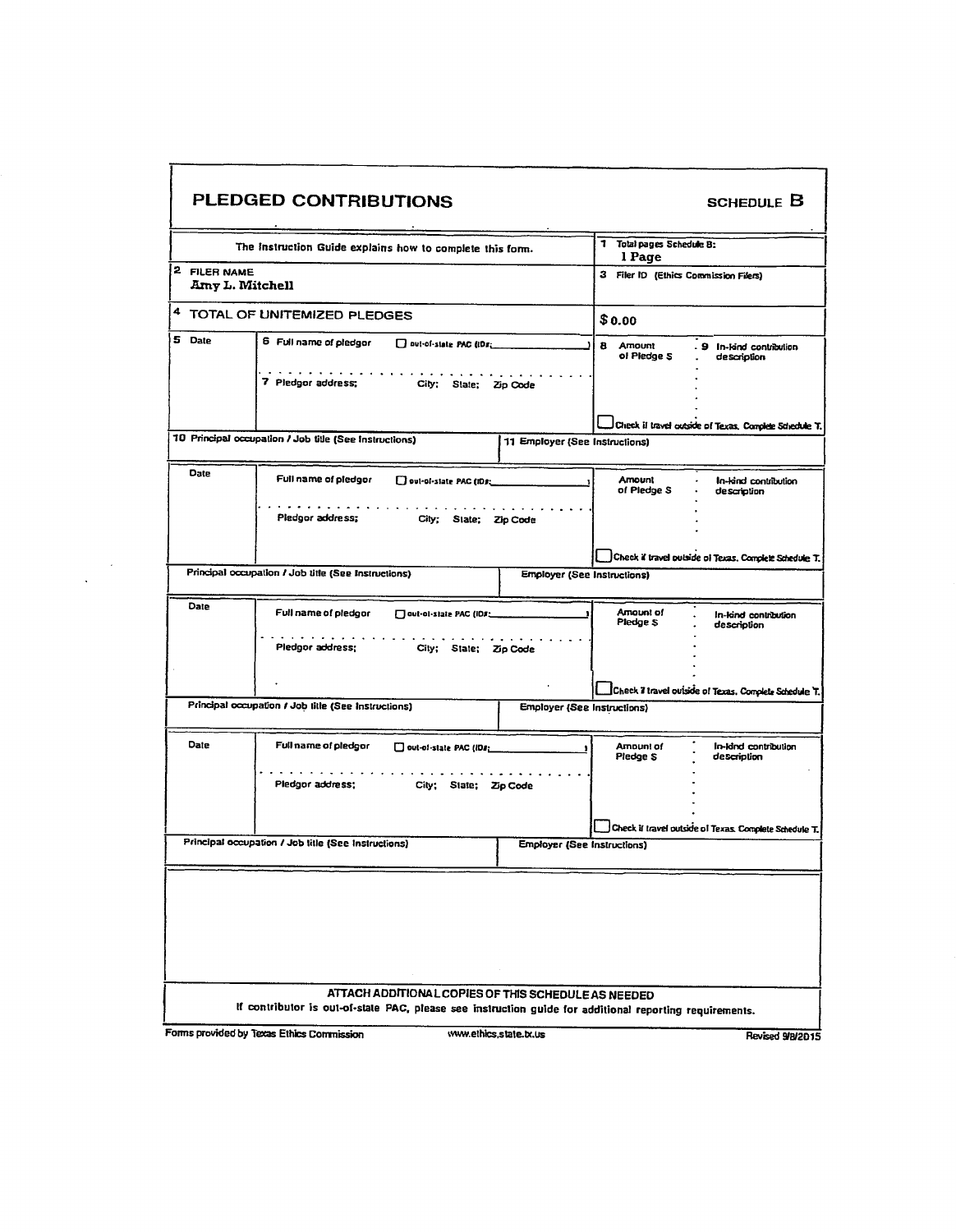| <b>LOANS</b>                                                |                                                                                                    |                                                                                          | <b>SCHEDULE E</b>                     |
|-------------------------------------------------------------|----------------------------------------------------------------------------------------------------|------------------------------------------------------------------------------------------|---------------------------------------|
|                                                             | The Instruction Guide explains how to complete this form.                                          |                                                                                          | 1 Total pages Schedule E:<br>l Page   |
| 2 FILER NAME<br><b>Amy L. Mitchell</b>                      |                                                                                                    |                                                                                          | 3 Filer ID (Ethics Commission Filers) |
| 4                                                           | TOTAL OF UNITEMIZED LOANS                                                                          |                                                                                          | \$0.00                                |
| 5<br>Date of loan                                           | 7 Name of lender                                                                                   | out-of-state PAC (IDs:<br>$\cdot$                                                        | 9 Loan Amount (5)                     |
| 6 Is lender<br>a financial<br>Institution?                  | 8 Lender address;<br>City;                                                                         | State; Zip Code                                                                          | 10 Interest rate                      |
| Y<br>N                                                      |                                                                                                    |                                                                                          | 11 Maturity date                      |
|                                                             | 12 Principal occupation / Job title (See Instructions)                                             | 13 Employer (See Instructions)                                                           |                                       |
| 14 Description of Collateral<br>$\square$ none              |                                                                                                    | 15 Check if personal funds were deposited into political<br>account (See Instructions)   |                                       |
| 16 GUARANTOR<br><b>INFORMATION</b><br>$\Box$ not applicable | 17 Name of guarantor<br>18 Guarantor address; City; State; Zip Code                                |                                                                                          | 19 AmountGuarantecd(S)                |
|                                                             | 2D Principal Occupation (See Instructions)                                                         | 21 Employer (See Instructions)                                                           |                                       |
| Date of Ioan                                                | Name offender<br>out-of-state PAC (IDF:                                                            |                                                                                          | Loan Amount (S)                       |
| is lender<br>a financial                                    | Lender address;<br>City;                                                                           | State; Zip Code                                                                          | Interestrate                          |
| Institution?<br>Y<br>N                                      |                                                                                                    |                                                                                          | Maturity date                         |
|                                                             | Principal occupation / Job title (See Instructions)                                                | Employer (See Instructions)                                                              |                                       |
| Description of Collateral<br>none                           |                                                                                                    | Check if personal funds were deposited into political<br>account (See Instructions)<br>H |                                       |
| 5UARANI UR<br><b>INFORMATION</b>                            | Name of guarantor                                                                                  |                                                                                          | Amount Guaranteed (5)                 |
|                                                             | Guarantor address;<br>City;                                                                        | State; Zip Code                                                                          |                                       |
|                                                             |                                                                                                    |                                                                                          |                                       |
| $\Box$ not applicable                                       |                                                                                                    |                                                                                          |                                       |
|                                                             | Principal Occupation (See Instructions)                                                            | Employer (See Instructions)                                                              |                                       |
|                                                             | If lender is out-of-state PAC, please see instruction guide for additional reporting requirements. | ATTACH ADDITIONAL COPIES OF THIS SCHEDULE AS NEEDED                                      |                                       |

 $\label{eq:2.1} \frac{1}{2} \left( \frac{1}{2} \left( \frac{1}{2} \right) \right) \left( \frac{1}{2} \left( \frac{1}{2} \right) \right) \left( \frac{1}{2} \right) \left( \frac{1}{2} \right) \left( \frac{1}{2} \right) \left( \frac{1}{2} \right) \left( \frac{1}{2} \right) \left( \frac{1}{2} \right) \left( \frac{1}{2} \right) \left( \frac{1}{2} \right) \left( \frac{1}{2} \right) \left( \frac{1}{2} \right) \left( \frac{1}{2} \right) \left( \frac{1}{2$ 

 $\label{eq:2.1} \mathcal{L}(\mathcal{L}^{\text{max}}_{\mathcal{L}}(\mathcal{L}^{\text{max}}_{\mathcal{L}}(\mathcal{L}^{\text{max}}_{\mathcal{L}}(\mathcal{L}^{\text{max}}_{\mathcal{L}^{\text{max}}_{\mathcal{L}}})))))$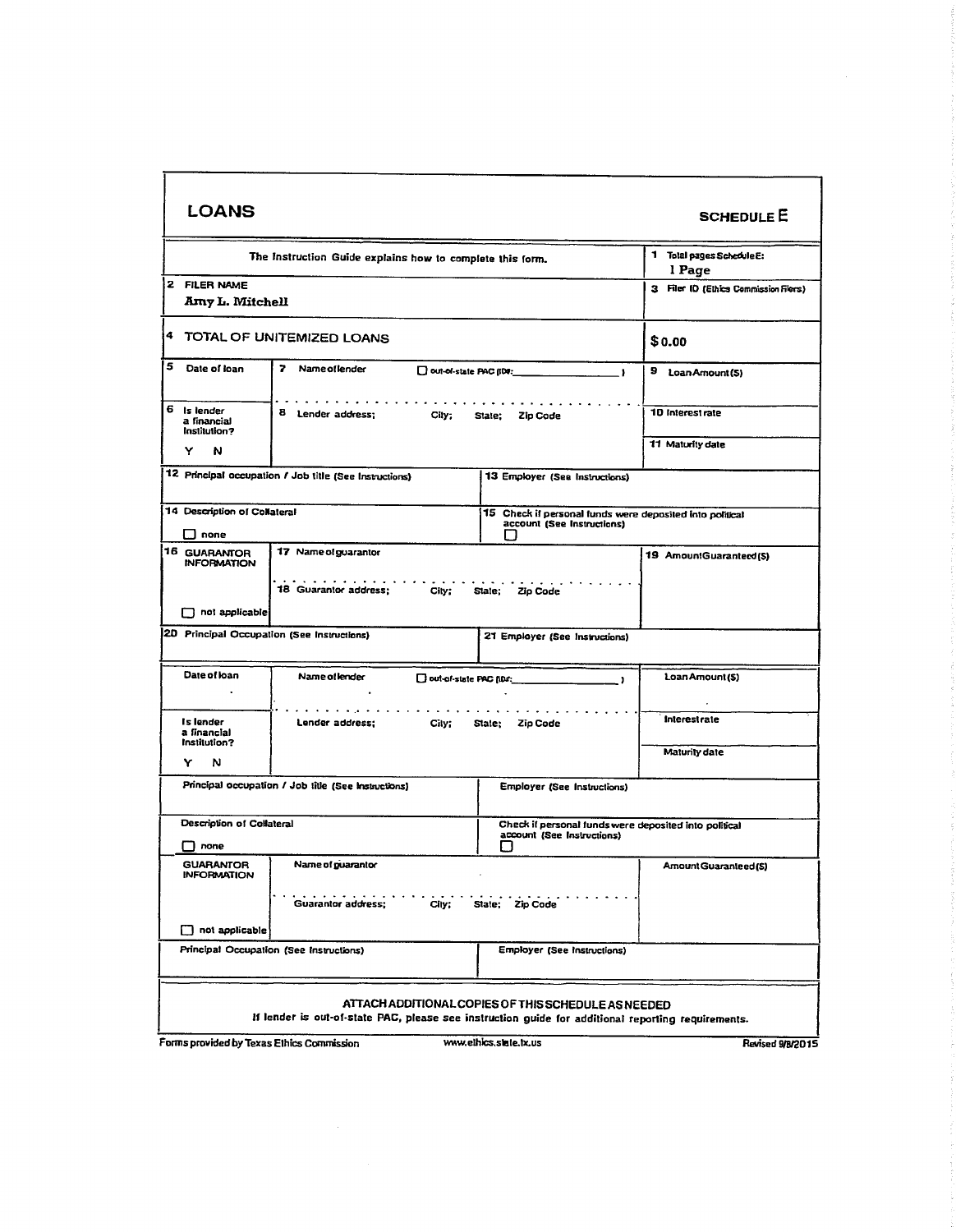|                                                                                                                                                                               | POLITICAL EXPENDITURES MADE<br>FROM POLITICAL CONTRIBUTIONS                                                                                                         | SCHEDULE F1                                                                                                                                                                                                                                                                                                               |
|-------------------------------------------------------------------------------------------------------------------------------------------------------------------------------|---------------------------------------------------------------------------------------------------------------------------------------------------------------------|---------------------------------------------------------------------------------------------------------------------------------------------------------------------------------------------------------------------------------------------------------------------------------------------------------------------------|
|                                                                                                                                                                               | <b>EXPENDITURE CATEGORIES FOR BOX 8(a)</b>                                                                                                                          |                                                                                                                                                                                                                                                                                                                           |
| <b>Advertising Expense</b><br>Accounting@anting<br>Consulting Expense<br>Contributors/DaratonsMade By<br>Candidate/Officeholder/Political Committee<br><b>OrdiCardPayment</b> | Event Expense<br>Fees<br>Food/Beverage Expense<br><b>GIVAwards/Memorials Expense</b><br>Legal Services<br>The Instruction Guide explains how to complete this form. | Loan Repayment/Reinbursenten!<br>Soticiation/Fundraking Expense<br>OfficeOvarhead/Rental Expense<br>Transportation Equipment & Related Expense<br>Polling Expense<br><b>Travel in District</b><br>Printing Expense<br>Travel Out Of District<br>Salaries/Wages/ContractLabor<br>Other (enter a category not listed above) |
| 1 Total pages Schedule F1: 2 FILER NAME<br>l Page                                                                                                                             | Amy L. Mitchell                                                                                                                                                     | 3 Filer ID (Ethics Commission Filers)                                                                                                                                                                                                                                                                                     |
| 4 Daie                                                                                                                                                                        | 5 Payee name                                                                                                                                                        |                                                                                                                                                                                                                                                                                                                           |
| 6 Amount (S)                                                                                                                                                                  | 7 Payee address:<br>City; State; Zip Code                                                                                                                           |                                                                                                                                                                                                                                                                                                                           |
| 8<br><b>PURPOSE</b><br>ОF<br><b>EXPENDITURE</b>                                                                                                                               | (a) Category (See Categories listed at the top of this schedule)                                                                                                    | (b) Description<br>Check II travel outside of Texas. Complete Scheente T.<br>Check if Austin, TX, officeholder fiving expense                                                                                                                                                                                             |
| 9 Complete ONLY if direct<br>expenditure to benefit C/OH                                                                                                                      | Candidate / Olficeholder name                                                                                                                                       | Office sought<br>Office held                                                                                                                                                                                                                                                                                              |
| Date                                                                                                                                                                          | Payee name                                                                                                                                                          |                                                                                                                                                                                                                                                                                                                           |
| Amount (\$)                                                                                                                                                                   | Payee address:<br>City; State; Zip Code                                                                                                                             |                                                                                                                                                                                                                                                                                                                           |
| <b>PURPOSE</b><br>OF<br><b>EXPENDITURE</b>                                                                                                                                    | Category (See Categories fisted at the top of this schedule)                                                                                                        | Description<br>Check iltraveloutside of Texas. Complete Scheckle T.<br>Check if Austin, TX, officeholder living expense.                                                                                                                                                                                                  |
| Complete ONLY il direct<br>expenditure to benefit C/OH                                                                                                                        | Candidate / Officeholder name                                                                                                                                       | Office sought<br>Office held                                                                                                                                                                                                                                                                                              |
| Date                                                                                                                                                                          | Payee name                                                                                                                                                          |                                                                                                                                                                                                                                                                                                                           |
| Amount (\$)                                                                                                                                                                   | Payee address;<br>City; State; Zip Code                                                                                                                             |                                                                                                                                                                                                                                                                                                                           |
| <b>PURPOSE</b><br>ОF<br><b>EXPENDITURE</b>                                                                                                                                    | Category (See Categories listed at the top of this schedule)                                                                                                        | Description<br>Check il travel outside of Texas, Complete Scheckle T,<br>Check if Austin, TX, officeholder fiving expense                                                                                                                                                                                                 |
| Complete ONLY i direct<br>expenditure to benefit C/OH                                                                                                                         | Candidate / Officeholder name                                                                                                                                       | Office sought<br>Officeheld                                                                                                                                                                                                                                                                                               |
|                                                                                                                                                                               | ATTACH ADDITIONAL COPIES OF THIS SCHEDULE AS NEEDED                                                                                                                 |                                                                                                                                                                                                                                                                                                                           |
| Forms provided by Texas Ethics Commission                                                                                                                                     | www.ethics.state.tx.us                                                                                                                                              | <b>Revised 9/8/2015</b>                                                                                                                                                                                                                                                                                                   |

T

 $\ddot{\phantom{a}}$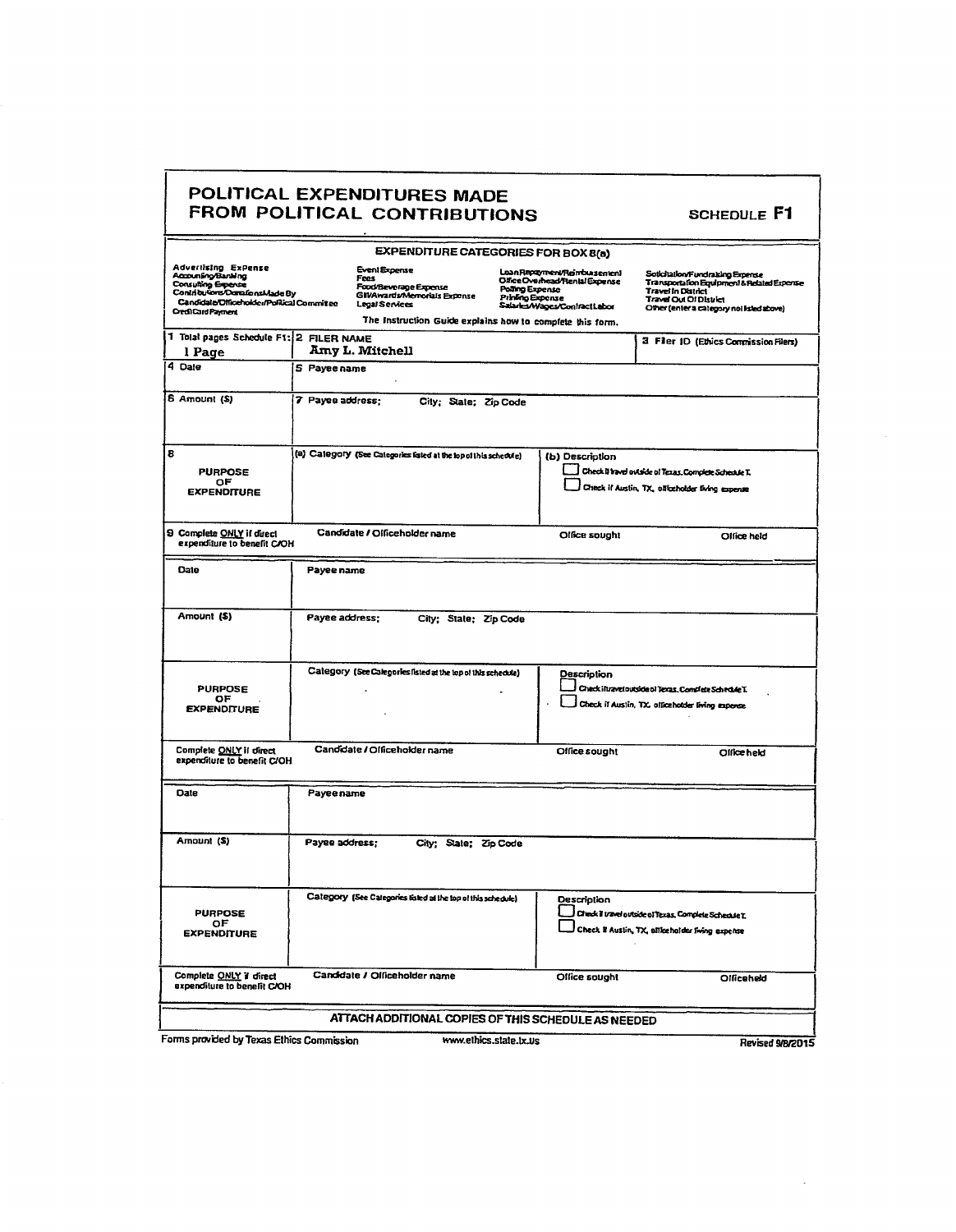| UNPAID INCURRED OBLIGATIONS                                                                                                                  |                  |                                                                         |                                                                  |                                                                                                        |                                                                                                  | SCHEDULE F2                                                                                                                                                               |
|----------------------------------------------------------------------------------------------------------------------------------------------|------------------|-------------------------------------------------------------------------|------------------------------------------------------------------|--------------------------------------------------------------------------------------------------------|--------------------------------------------------------------------------------------------------|---------------------------------------------------------------------------------------------------------------------------------------------------------------------------|
|                                                                                                                                              |                  |                                                                         |                                                                  | <b>EXPENDITURE CATEGORIES FOR BOX 10(a)</b>                                                            |                                                                                                  |                                                                                                                                                                           |
| <b>Adverising Expense</b><br>Accounting Banking<br>Consulting Expense<br>Contributions Made By<br>Candidate/Officeholder/Political Committee |                  | <b>Evant Expense</b><br>Fecs<br>Food/Beverage Expense<br>Legal Services | Gil/Awards/Memorials Expense                                     | <b>Poling Expense</b><br>Printing Expense<br>The Instruction Guide explains how to complete this form. | Loan Repayment/Retributsoment<br>Office Overhead/Rental Expense<br>Salaries/Wages/Contract Labor | Soliciation/Fundraising Expense<br>Transportation Equipment & Related Exponse<br>Travel in District<br>Travel Out OI Olst ict<br>Other (enter a category not isled above) |
| 1 Total pages Schedule F2:<br>l Page                                                                                                         | 2 FILER NAME     | Amy L. Mitchell                                                         |                                                                  |                                                                                                        |                                                                                                  | 3 Filer ID (Ethics Commission Fiers)                                                                                                                                      |
| 4<br>TOTAL OF UNITEMIZED UNPAID INCURRED OBLIGATIONS                                                                                         |                  |                                                                         |                                                                  |                                                                                                        |                                                                                                  | s                                                                                                                                                                         |
| 5 Date                                                                                                                                       | 6 Payee name     |                                                                         |                                                                  |                                                                                                        |                                                                                                  |                                                                                                                                                                           |
| 7 Amount (S)                                                                                                                                 | 8 Payee address: |                                                                         |                                                                  | City; State; Zip Code                                                                                  |                                                                                                  |                                                                                                                                                                           |
| 9<br>TYPE OF<br><b>EXPENDITURE</b>                                                                                                           |                  | Political                                                               |                                                                  | Non-Political                                                                                          |                                                                                                  |                                                                                                                                                                           |
| 10<br><b>PURPOSE</b><br>ОF<br><b>EXPENDITURE</b>                                                                                             |                  |                                                                         | (a) Category (See Categories listed at the top of this schedule) |                                                                                                        | (b) Description                                                                                  | Chack il travelouiside of Texas. Corrolete Schedule I.<br>Check I Austin, TX, officeholder fiving expense                                                                 |
| 11 Complete ONLY if direct<br>expenditure to benefit C/OH                                                                                    |                  | Candidate / Officeholder name                                           |                                                                  |                                                                                                        | Office sought                                                                                    | Office held                                                                                                                                                               |
| Date                                                                                                                                         | Payee name       |                                                                         |                                                                  |                                                                                                        |                                                                                                  |                                                                                                                                                                           |
| Amount (S)                                                                                                                                   |                  | Payee address:                                                          | City; State; Zip Code                                            |                                                                                                        |                                                                                                  |                                                                                                                                                                           |
| TYPE OF<br><b>EXPENDITURE</b>                                                                                                                |                  | Political                                                               |                                                                  | Non-Political                                                                                          |                                                                                                  |                                                                                                                                                                           |
| <b>PURPOSE</b><br>оF<br><b>EXPENDITURE</b>                                                                                                   |                  |                                                                         | Category (See Categories Isted at the top of this schedule)      |                                                                                                        | Description                                                                                      | Check il travelouisce of Texas. Complete Scheckle I.<br>Check I fAustin, TX, officeholder living expense                                                                  |
| Complete ONLY if direct<br>expenditure to benefit C/OH                                                                                       |                  | Candidate / Officeholder name                                           |                                                                  |                                                                                                        | Office sought                                                                                    | Office held                                                                                                                                                               |
|                                                                                                                                              |                  |                                                                         |                                                                  |                                                                                                        |                                                                                                  |                                                                                                                                                                           |
|                                                                                                                                              |                  |                                                                         |                                                                  | ATTACH ADDITIONAL COPIES OF THIS SCHEDULE AS NEEDED                                                    |                                                                                                  |                                                                                                                                                                           |
| Forms provided by Texas Ethics Commission                                                                                                    |                  |                                                                         |                                                                  | www.ethics.state.tx.us                                                                                 |                                                                                                  | <b>Revised 9/8/2015</b>                                                                                                                                                   |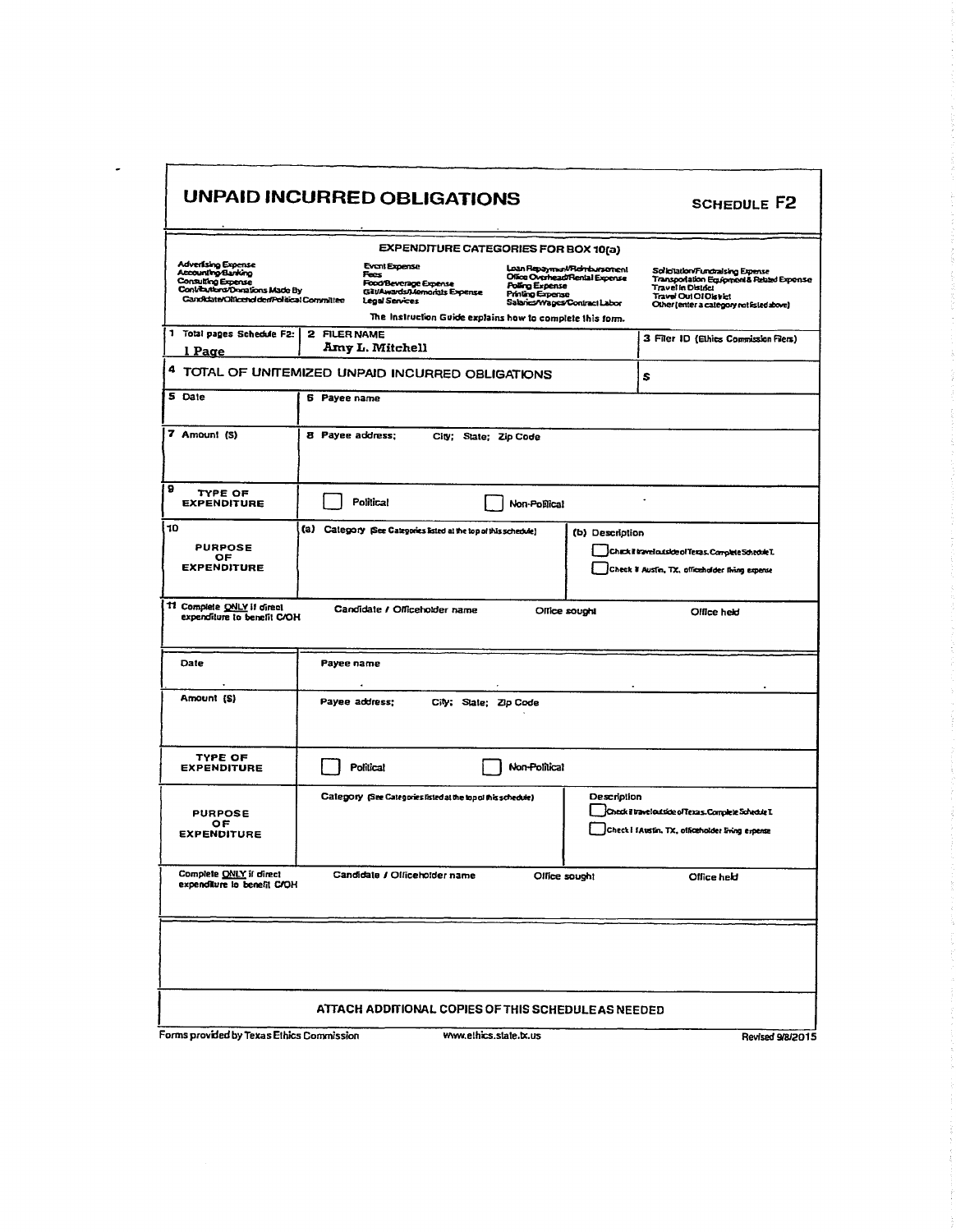|                                | PURCHASE OF INVESTMENTS MADE<br>FROM POLITICAL CONTRIBUTIONS        | <b>SCHEDULE F3</b>                    |
|--------------------------------|---------------------------------------------------------------------|---------------------------------------|
|                                | The Instruction Guide explains how to complete this form.           | 1 Total pages Schedule F3;<br>1 Page  |
| 2 FILERNAME<br>Amy L. Mitchell |                                                                     | 3 Filer ID (Ethics Commission Filers) |
| 4 Date                         | 5 Name of person from whom investment is purchased                  |                                       |
|                                | 6 Address of person from whom investment is purchased;<br>City;     | State;<br>Zip Code                    |
|                                | 7 Description of investment                                         |                                       |
|                                | 8 Amount of investment (S)                                          |                                       |
| Date                           | Name of person from whom investment is purchased                    |                                       |
|                                | Address of person from whom investment is purchased;<br>City:       | State;<br>Zip Code                    |
|                                | Description of investment                                           |                                       |
|                                | Amount of investment (S)                                            |                                       |
|                                |                                                                     |                                       |
|                                | ATTACH ADDITIONAL COPIES OF THIS SCHEDULE AS NEEDED                 |                                       |
|                                | Forms provided by Texas Ethics Commission<br>www.ethics.state.tx.us | Revised 9/8/2015                      |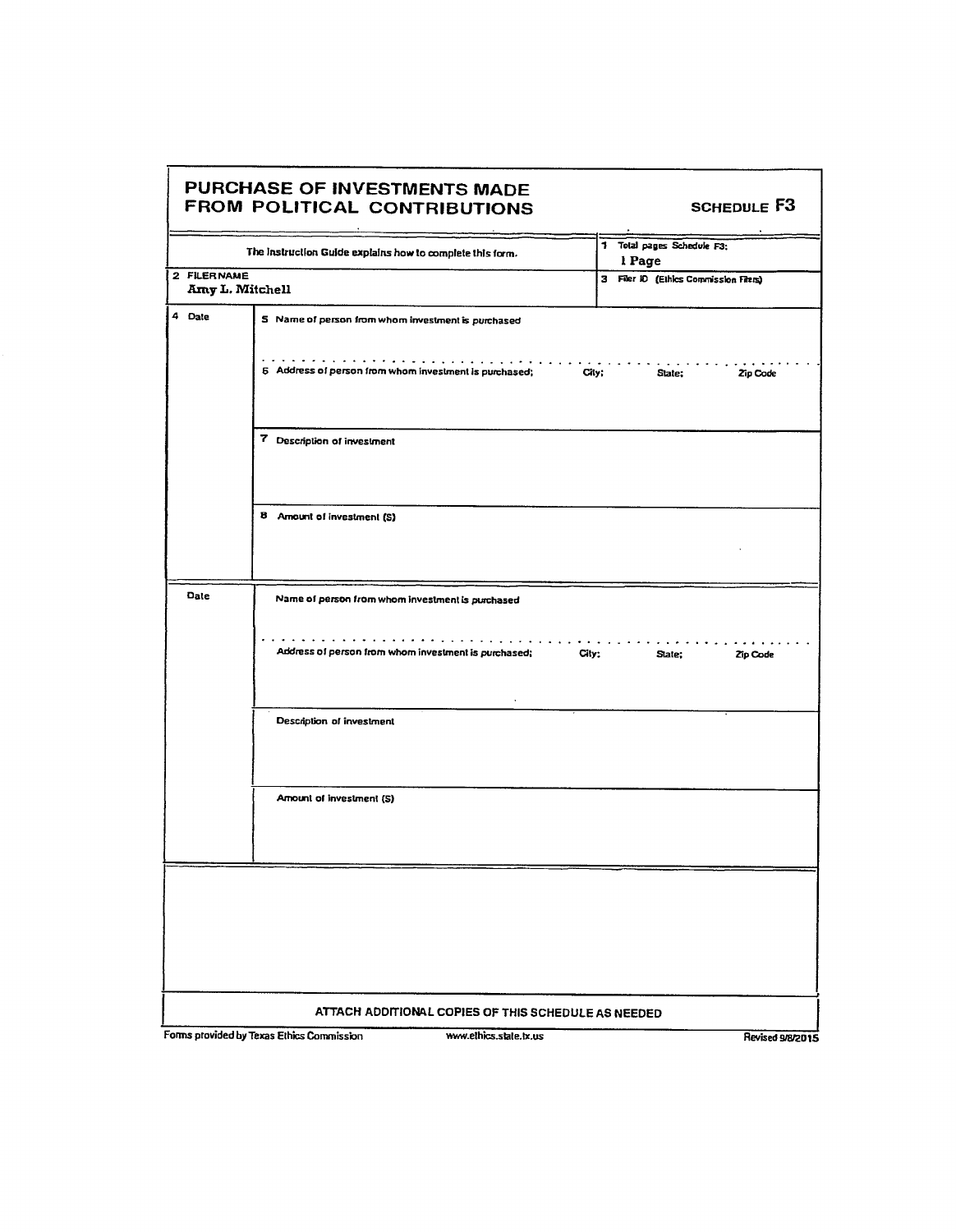| <b>Advenising Expense</b><br>Accounting Banking<br>Consulting Expense<br>Contributions/Donafons Made By<br>Candidate Office holder/Political Committee | <b>EXPENDITURE CATEGORIES FOR BOX 10(8)</b><br><b>EventExpense</b><br>Fres<br>Focd/Beverage Expense<br>GIVAwards/Memorials Expense<br><b>LegalServices</b> | Loan Repayment/Romburgement<br>Office Overhead/Rental Expense<br>Poling Expense<br>Printing Expense<br>Salarius/Wages/Contract Labor | Solicitation/Fundralsing Expense<br>Transportation Equipment & Related Expense<br><b>Travel In District</b><br><b>Travel Out Of District</b><br>Other (enter a category notifisted above) |
|--------------------------------------------------------------------------------------------------------------------------------------------------------|------------------------------------------------------------------------------------------------------------------------------------------------------------|--------------------------------------------------------------------------------------------------------------------------------------|-------------------------------------------------------------------------------------------------------------------------------------------------------------------------------------------|
|                                                                                                                                                        | The instruction Guide explains how to complete this form.                                                                                                  |                                                                                                                                      |                                                                                                                                                                                           |
| 1 Total pages Schedule F4:<br>l Page                                                                                                                   | 2 FILER NAME<br><b>Amy L. Mitchell</b>                                                                                                                     |                                                                                                                                      | 3 Filer ID (Ethics Commission Filers)                                                                                                                                                     |
|                                                                                                                                                        | 4 TOTAL OF UNITEMIZED EXPENDITURES CHARGED TO A CREDIT CARD                                                                                                |                                                                                                                                      | s                                                                                                                                                                                         |
| 5 Date                                                                                                                                                 | 6 Payee name                                                                                                                                               |                                                                                                                                      |                                                                                                                                                                                           |
| 7 Amount (S)                                                                                                                                           | <b>8</b> Payee address;<br>City; State; Zip Code                                                                                                           |                                                                                                                                      |                                                                                                                                                                                           |
| э<br>TYPE OF<br><b>EXPENDITURE</b>                                                                                                                     | <b>Political</b>                                                                                                                                           | Non-Political                                                                                                                        |                                                                                                                                                                                           |
| 10<br><b>PURPOSE</b><br>ОF<br><b>EXPENDITURE</b>                                                                                                       | (a) Category (See Categories fisted at the top of this schedule)                                                                                           | (b) Description                                                                                                                      | Check it traveloutskie of Texas. Complete Schedule T.<br>Check if Au stin, TX, officaholder fring expense                                                                                 |
| 11 Complete ONLY il direct<br>expenditure to benefit C/OH                                                                                              | Candidate / Officeholder name                                                                                                                              | Office sought                                                                                                                        | Office held                                                                                                                                                                               |
| <b>Date</b>                                                                                                                                            | Payee name                                                                                                                                                 |                                                                                                                                      |                                                                                                                                                                                           |
| Amount (S)                                                                                                                                             | Payee address;<br>City; State; Zip Code                                                                                                                    |                                                                                                                                      |                                                                                                                                                                                           |
| TYPE OF<br><b>EXPENDITURE</b>                                                                                                                          | Political                                                                                                                                                  | Non-Political                                                                                                                        |                                                                                                                                                                                           |
| <b>PURPOSE</b><br>ОF<br><b>EXPENDITURE</b>                                                                                                             | Category (See Categories listed at the top of this schedule)                                                                                               | <b>Description</b>                                                                                                                   | Check it travel outside of Texas, Complete Schedule T.<br>Check i (Auslin, TX, officeholder fiving expense                                                                                |
| Complete ONLY if direct<br>expenditure to benefit C/OH                                                                                                 | Candidate / Officeholder name                                                                                                                              | Office sought                                                                                                                        | Office held                                                                                                                                                                               |
|                                                                                                                                                        |                                                                                                                                                            |                                                                                                                                      |                                                                                                                                                                                           |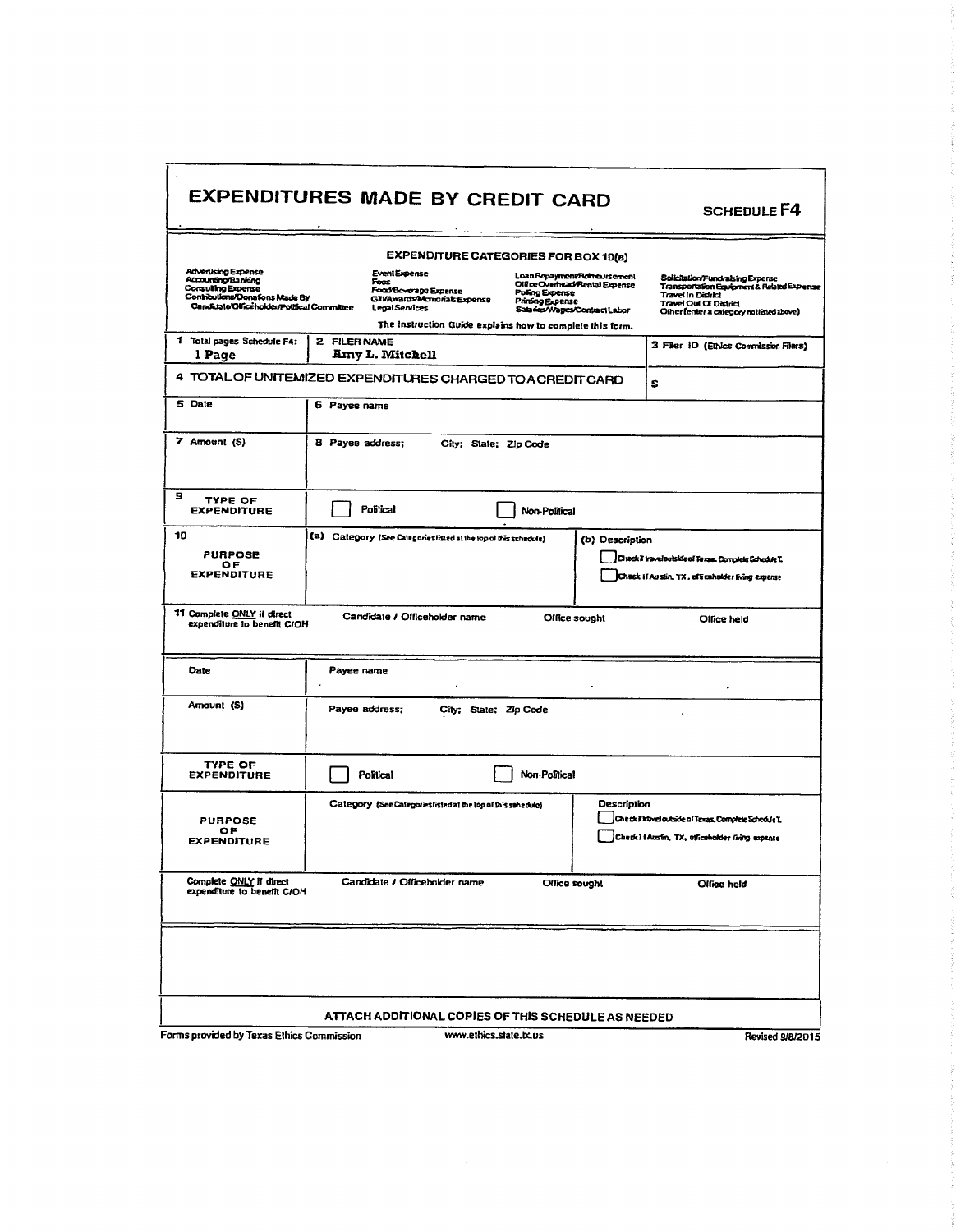| POLITICAL EXPENDITURES                                                                                                                                                        | <b>MADE FROM PERSONAL FUNDS</b>                                                                                                                                |                                                                                                                                             | <b>SCHEDULE G</b>                                                                                                                                                                         |
|-------------------------------------------------------------------------------------------------------------------------------------------------------------------------------|----------------------------------------------------------------------------------------------------------------------------------------------------------------|---------------------------------------------------------------------------------------------------------------------------------------------|-------------------------------------------------------------------------------------------------------------------------------------------------------------------------------------------|
|                                                                                                                                                                               |                                                                                                                                                                | <b>EXPENDITURE CATEGORIES FOR BOX 8(a)</b>                                                                                                  |                                                                                                                                                                                           |
| Advertising Expense<br>Accounting/Banking<br><b>Consulting Expense</b><br>Contributions/Donations Made By<br>Candidate/Officeholder/Political Committee<br>Credi Card Payment | Event Expense<br>Focs<br>Food Beverage Expense<br>Gilt/Awards/Memorials Expense<br>Legal Services<br>The Instruction Guide explains how to complete this form. | Loan Repayment/Reinburgement<br>Office Overhead/Rental Expense<br>Poling Expense<br><b>Printing Expense</b><br>Salaries/Wages/ContractLabor | Solicitation/Fundralsing Expense<br>Transportation Equipment & Related Expense<br><b>Travel In District</b><br><b>Travel Out Of District</b><br>Other (enter a category not fisted above) |
| 1 Total pages Schedule G: 2 FILER NAME<br>l Page                                                                                                                              | Amy L. Mitchell                                                                                                                                                |                                                                                                                                             | 3 Fiter ID (Ethics Commission Filers)                                                                                                                                                     |
| 4 Date<br>5 Payee name                                                                                                                                                        |                                                                                                                                                                |                                                                                                                                             |                                                                                                                                                                                           |
| 6 Amount (\$)<br>Reimbursement from<br>political contributions<br>intended                                                                                                    | 7 Payee address:<br>City; State; Zip Code                                                                                                                      |                                                                                                                                             |                                                                                                                                                                                           |
| 8<br><b>PURPOSE</b><br>OF<br><b>EXPENDITURE</b>                                                                                                                               | (a) Category (See Categories listed atthe top of this schedule)                                                                                                | (b) Description                                                                                                                             | Check II traveloutside of Texas, Complete Schedule T.<br>Check if Austin, TX, officeholder fiving expense                                                                                 |
| Complete ONLY if direct<br>9.<br>expenditure to benefit C/OH                                                                                                                  | Candidate / Officeholder name                                                                                                                                  | Office sought                                                                                                                               | Office held                                                                                                                                                                               |
| Date                                                                                                                                                                          | Payee name                                                                                                                                                     |                                                                                                                                             |                                                                                                                                                                                           |
| Amount (\$)<br>Reimbursementfrom<br>political contributions<br>intended                                                                                                       | Payee address;<br>City; State; Zip Code                                                                                                                        |                                                                                                                                             |                                                                                                                                                                                           |
| <b>PURPOSE</b><br>OF<br><b>EXPENDITURE</b>                                                                                                                                    | Category (See Categories Ested at the top of this schedule)                                                                                                    | (b) Description                                                                                                                             | Check il bavel ou bide of Texas, Complete Schedule T.<br>Check il Austin, TX, officeholder fring expense                                                                                  |
| Complete ONLY if direct<br>expenditure to benefit C/OH                                                                                                                        | Candidate / Officeholder name                                                                                                                                  | Office sought                                                                                                                               | Office held                                                                                                                                                                               |
| <b>Date</b>                                                                                                                                                                   | Payee name                                                                                                                                                     |                                                                                                                                             |                                                                                                                                                                                           |
| Amount (S)<br>Reinbursenent from<br>polical contributions<br>intendad                                                                                                         | Payee address;<br>City; State; Zip Code                                                                                                                        |                                                                                                                                             |                                                                                                                                                                                           |
| <b>PURPOSE</b><br>OF<br><b>EXPENDITURE</b>                                                                                                                                    | Category (See Categories Ested at the top of this schedule)                                                                                                    | (b) Description                                                                                                                             | Check il travel nutside al Texas, Complete Schedule T.<br>Check if Austin. TX, officeholder fiving expense                                                                                |
| Complete ONLY if direct<br>expenditure to benefit C/OH                                                                                                                        | Candidate / Officeholder name                                                                                                                                  | Office sought                                                                                                                               | Office had                                                                                                                                                                                |
|                                                                                                                                                                               | ATTACH ADDITIONAL COPIES OF THIS SCHEDULE AS NEEDED                                                                                                            |                                                                                                                                             |                                                                                                                                                                                           |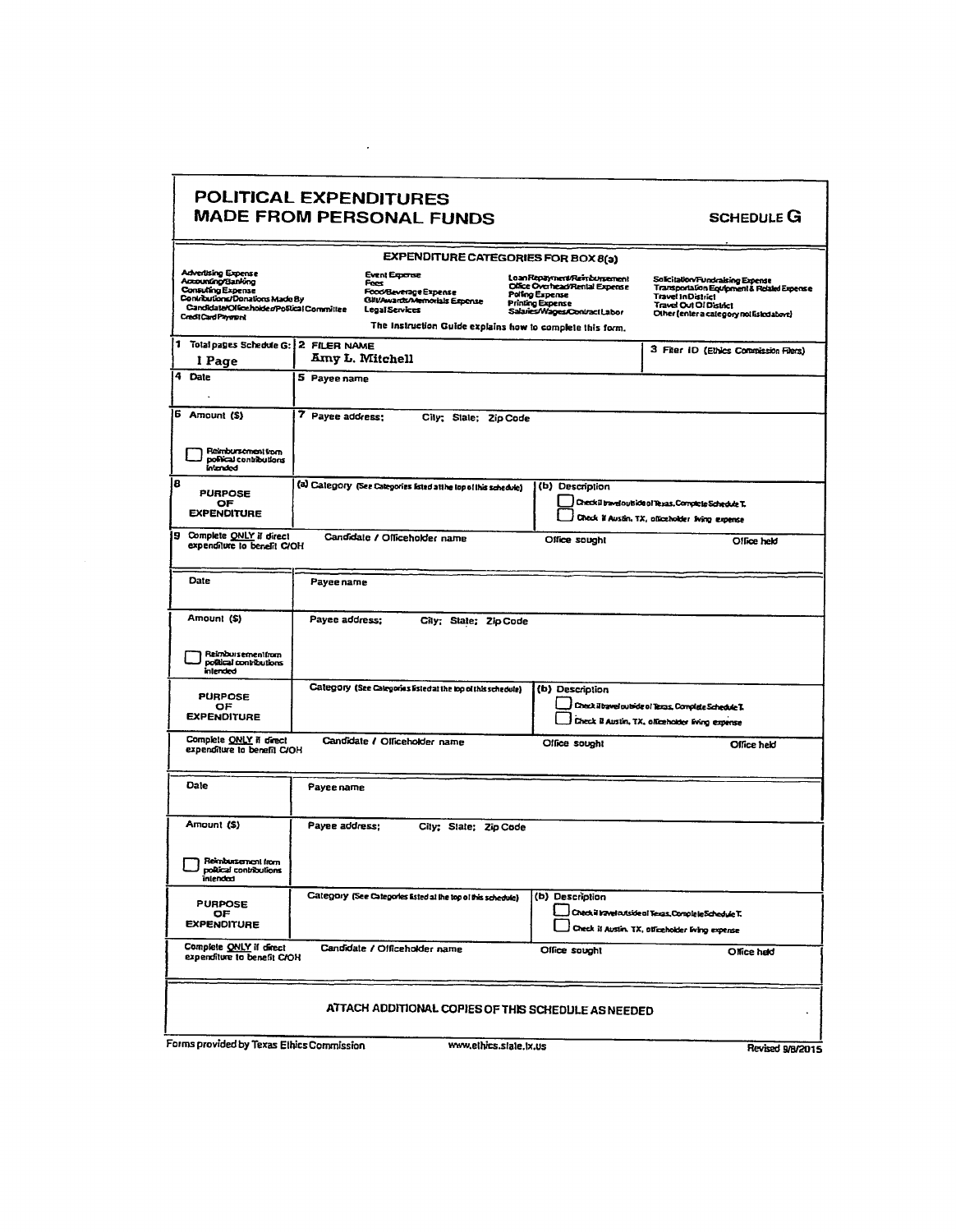|                                                                                                                                                                                     |                          | PAYMENT MADE FROM POLITICAL<br><b>CONTRIBUTIONS TO A BUSINESS OF C/OH</b>                           |                                                                                                                                                                                                   | SCHEDULE H                                                                                                                                                                     |
|-------------------------------------------------------------------------------------------------------------------------------------------------------------------------------------|--------------------------|-----------------------------------------------------------------------------------------------------|---------------------------------------------------------------------------------------------------------------------------------------------------------------------------------------------------|--------------------------------------------------------------------------------------------------------------------------------------------------------------------------------|
| <b>Advertising Expense</b><br>Accounting Banking<br>Consulting Expense<br>Contributions/DonationsMadeBy<br>Candidate/Officeholder/Political Committee<br><b>Credit Card Payment</b> |                          | <b>EventExpense</b><br>Fees<br>Food/BeverageExpense<br>GIVAwards Memorials Expense<br>LegalServices | <b>EXPENDITURE CATEGORIES FOR BOX 8(a)</b><br>Loan Repayment/Reinfoursement<br>Olfice Overhead/Renial Expense<br><b>Poling Expense</b><br><b>Printing Expense</b><br>Salares/Wages/Contract Labor | Sofciation/Fundralsing Expense<br>Transportation Equipment & RetaindExpense<br><b>Travel In District</b><br>Travel Out Of District<br>Other (enter a category not listodabove) |
| 1 Total pages Schedule H:<br>1 Page                                                                                                                                                 | 2 FILER NAME             |                                                                                                     | The Instruction Guide explains how to complete this form.                                                                                                                                         | 3 Filer ID (Ethics Commission Flers)                                                                                                                                           |
| 4 Date                                                                                                                                                                              | 5 Business name          | Amy L. Mitchell                                                                                     |                                                                                                                                                                                                   |                                                                                                                                                                                |
| 6 Amount (S)                                                                                                                                                                        | 7 Business address;      | City; State; Zip Code                                                                               |                                                                                                                                                                                                   |                                                                                                                                                                                |
| 8<br><b>PURPOSE</b><br>ОF<br><b>EXPENDITURE</b>                                                                                                                                     |                          | (a) Category (See Categories Asted at the top of this schedule) (b) Description                     |                                                                                                                                                                                                   | Checkil travel subside of Texas, Complete Schecule T.<br>Check II Austin, TX, officeholder living expense                                                                      |
| 9 Complete ONLY if direct<br>expenditure to benefit C/OH                                                                                                                            |                          | Candidate / Officeholder name                                                                       | Office sought                                                                                                                                                                                     | Office held                                                                                                                                                                    |
| Date                                                                                                                                                                                | <b>Business name</b>     |                                                                                                     |                                                                                                                                                                                                   |                                                                                                                                                                                |
| Amouni (S)                                                                                                                                                                          | Business address;        | City; State; Zip Code                                                                               |                                                                                                                                                                                                   |                                                                                                                                                                                |
| <b>PURPOSE</b><br>OF<br><b>EXPENDITURE</b>                                                                                                                                          |                          | Category (See Categories Ested at the top of this schedule)                                         | Description                                                                                                                                                                                       | Check ii travel autside of Texas. Complete Schedule T.<br>Check if Austin, TX, officeholder fiving expense                                                                     |
| Complete ONLY if direct<br>expenditure to benefit C/OH                                                                                                                              |                          | Candidate / Officeholder name                                                                       | Office sought                                                                                                                                                                                     | Office held                                                                                                                                                                    |
| Date                                                                                                                                                                                | <b>Business name</b>     |                                                                                                     |                                                                                                                                                                                                   |                                                                                                                                                                                |
| Amount (S)                                                                                                                                                                          | <b>Business address:</b> | City; State: Zip Code                                                                               |                                                                                                                                                                                                   |                                                                                                                                                                                |
| <b>PURPOSE</b><br>OF.<br><b>EXPENDITURE</b>                                                                                                                                         |                          | Category (See Categories Ested at the top of this schedule)                                         | Description                                                                                                                                                                                       | Phock ii travei outside of Texas. Complete Schedule T.<br>Check II Austin, TX, officeholder living expense                                                                     |
| Complete ONLY If direct<br>expenditure to benefit C/OH                                                                                                                              |                          | Candidate / Officeholder name                                                                       | Office sought                                                                                                                                                                                     | Office held                                                                                                                                                                    |
|                                                                                                                                                                                     |                          |                                                                                                     | ATTACH ADDITIONAL COPIES OF THIS SCHEDULE AS NEEDED                                                                                                                                               |                                                                                                                                                                                |
| Forms provided by Texas Ethics Commission                                                                                                                                           |                          |                                                                                                     | www.ethics.state.tx.us                                                                                                                                                                            | Revised 9/8/2015                                                                                                                                                               |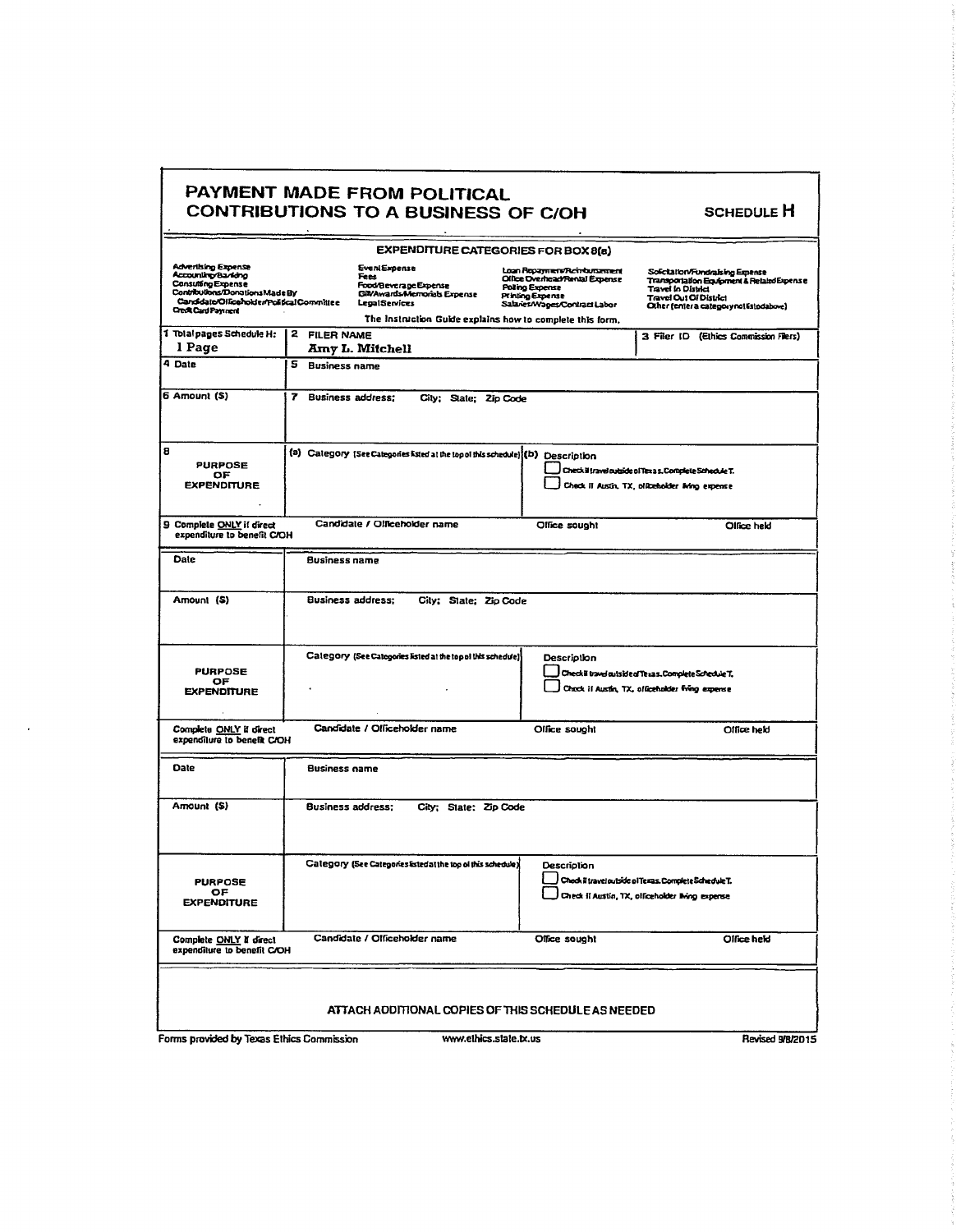## NON-POLITICAL EXPENDITURES MADE FROM POLITICAL CONTRIBUTIONS SCHEDULE I

| The Instruction Guide explains how to complete this form.                               |                                                                           |                                                                               |  |  |  |
|-----------------------------------------------------------------------------------------|---------------------------------------------------------------------------|-------------------------------------------------------------------------------|--|--|--|
| 1 Total pages Schedule I<br>l Page                                                      | 2 FILERNAME<br>Amy L. Mitchell                                            | 3 Filer ID (Ethics Commission Filers)                                         |  |  |  |
| 4 Date                                                                                  | 5 Payee name                                                              |                                                                               |  |  |  |
| 6 Amount (S)                                                                            | 7 Payee address;<br>City; State; Zip Code                                 |                                                                               |  |  |  |
| 8<br><b>PURPOSE</b><br>ОF<br><b>EXPENDITURE</b>                                         | (a) Category (See instructions for examples of acceptable<br>categories.) | (b) Description (See instructions regarding type of Information<br>required.) |  |  |  |
| Date                                                                                    | Payee name                                                                |                                                                               |  |  |  |
| Amount (\$)                                                                             | Payee address;<br>City; State: Zip Code                                   |                                                                               |  |  |  |
| <b>PURPOSE</b><br>ОF<br><b>EXPENDITURE</b>                                              | Category (See Instructions for examples of acceptable<br>ralegories.)     | Description (See Instructions regarding type of Information<br>required.)     |  |  |  |
| Date                                                                                    | Payee name                                                                |                                                                               |  |  |  |
| Amount (S)                                                                              | Payee address;<br>City; State; Zip Code                                   |                                                                               |  |  |  |
| <b>PURPOSE</b><br>ОF<br><b>EXPENDITURE</b>                                              | Category (See instructions for examples of acceptable<br>categories.)     | Description (See Instructions regarding type of information<br>required.}     |  |  |  |
| Date                                                                                    | Payee name                                                                |                                                                               |  |  |  |
| Amount (S)                                                                              | Payee address;<br>City; State; Zip Code                                   |                                                                               |  |  |  |
| <b>PURPOSE</b><br>OF.<br><b>EXPENDITURE</b>                                             | Category (See Instructions for examples of acceptable<br>categories.)     | Description (See instructions regarding type of information<br>(Logical)      |  |  |  |
| ATTACH ADDITIONAL COPIES OF THIS SCHEDULE AS NEEDED                                     |                                                                           |                                                                               |  |  |  |
| Forms provided by Texas Ethics Commission<br>www.ethics.state.tx.us<br>Revised 9/8/2015 |                                                                           |                                                                               |  |  |  |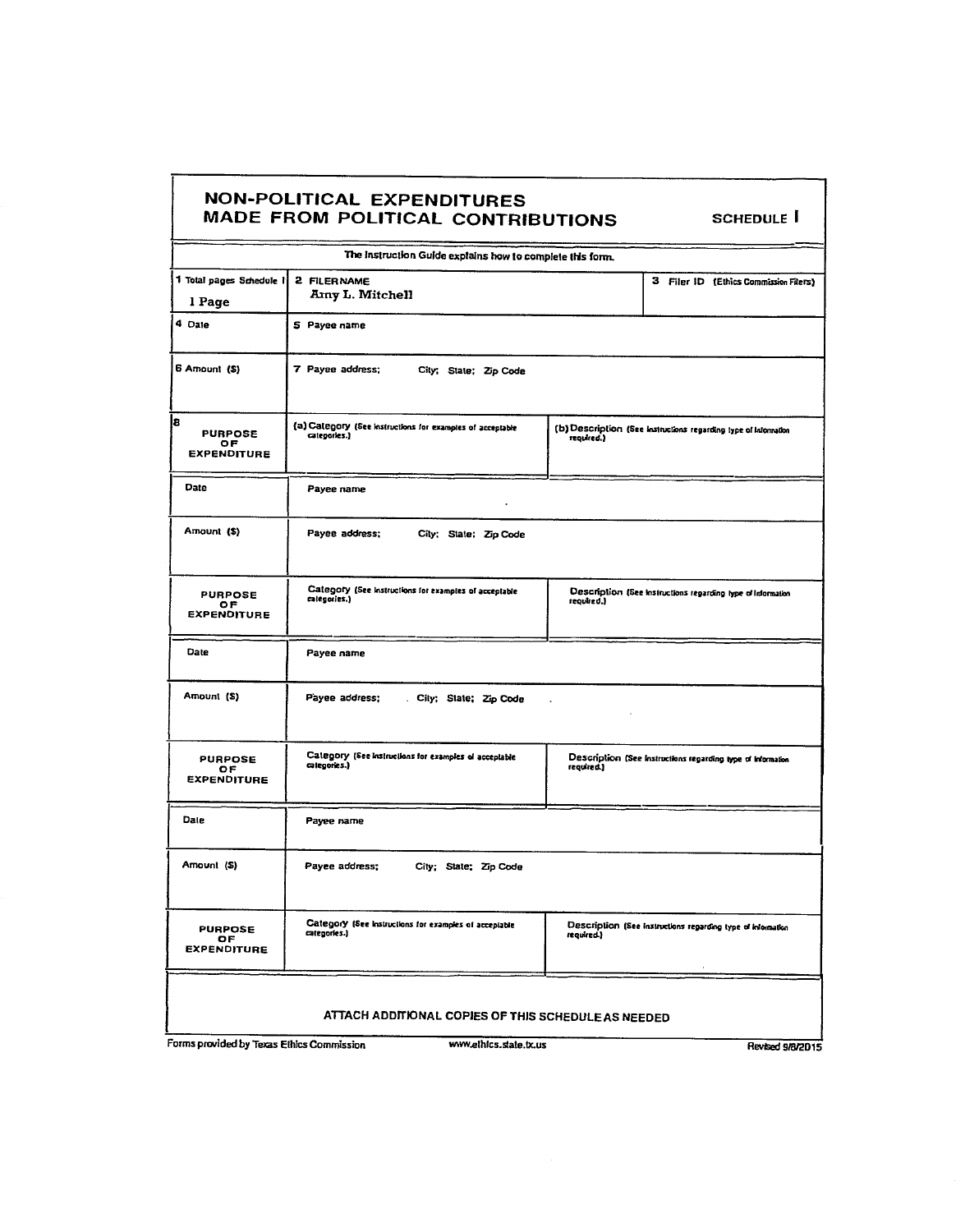|                                                     | INTEREST, CREDITS, GAINS, REFUNDS, AND<br><b>CONTRIBUTIONS RETURNED TO FILER</b> |                                                   | SCHEDULE <sub>K</sub>                 |  |
|-----------------------------------------------------|----------------------------------------------------------------------------------|---------------------------------------------------|---------------------------------------|--|
|                                                     | The Instruction Guide explains how to complete this form.                        | 1 Total pages Schedule K:<br>l Page               |                                       |  |
| 2 FILER NAME<br><b>Amy L. Mitchell</b>              |                                                                                  |                                                   | 3 Filer ID (Ethics Commission Filers) |  |
| Date                                                | 5 Name of person from whom amount is received                                    |                                                   | 8<br>Amount (\$)                      |  |
|                                                     | 6 Address of person from whom amount is received; City;<br>State:                | Zip Code                                          |                                       |  |
|                                                     | 7 Purpose for which amount is received                                           | Check if political contribution returned to filer |                                       |  |
| Date                                                | Name of person from whom amount is received                                      |                                                   | Amount (\$)                           |  |
|                                                     | Address of person from whom amount is received;<br>City;<br>State:               | Zip Code                                          |                                       |  |
|                                                     | Purpose for which amount is received                                             | Check if political contribution returned to filer |                                       |  |
| Date                                                | Name of person from whom amount is received                                      |                                                   | Amount (\$)                           |  |
|                                                     | Address of person from whom amount is received;<br>City,<br>State;               | Zip Code                                          |                                       |  |
|                                                     | Purpose for which amount is received                                             | Check if political contribution returned to filer |                                       |  |
| Date                                                | Name of person from whom amount is received                                      |                                                   | Amount (S)                            |  |
|                                                     | Address<br>City:<br>Siate:                                                       |                                                   |                                       |  |
|                                                     | Purpose for which amount is received                                             | Check if political contribution returned to filer |                                       |  |
| ATTACH ADDITIONAL COPIES OF THIS SCHEDULE AS NEEDED |                                                                                  |                                                   |                                       |  |
|                                                     | Forms provided by Texas Ethics Commission<br>· www.elhics.slate.tx.us            |                                                   | Revised B/8/2015                      |  |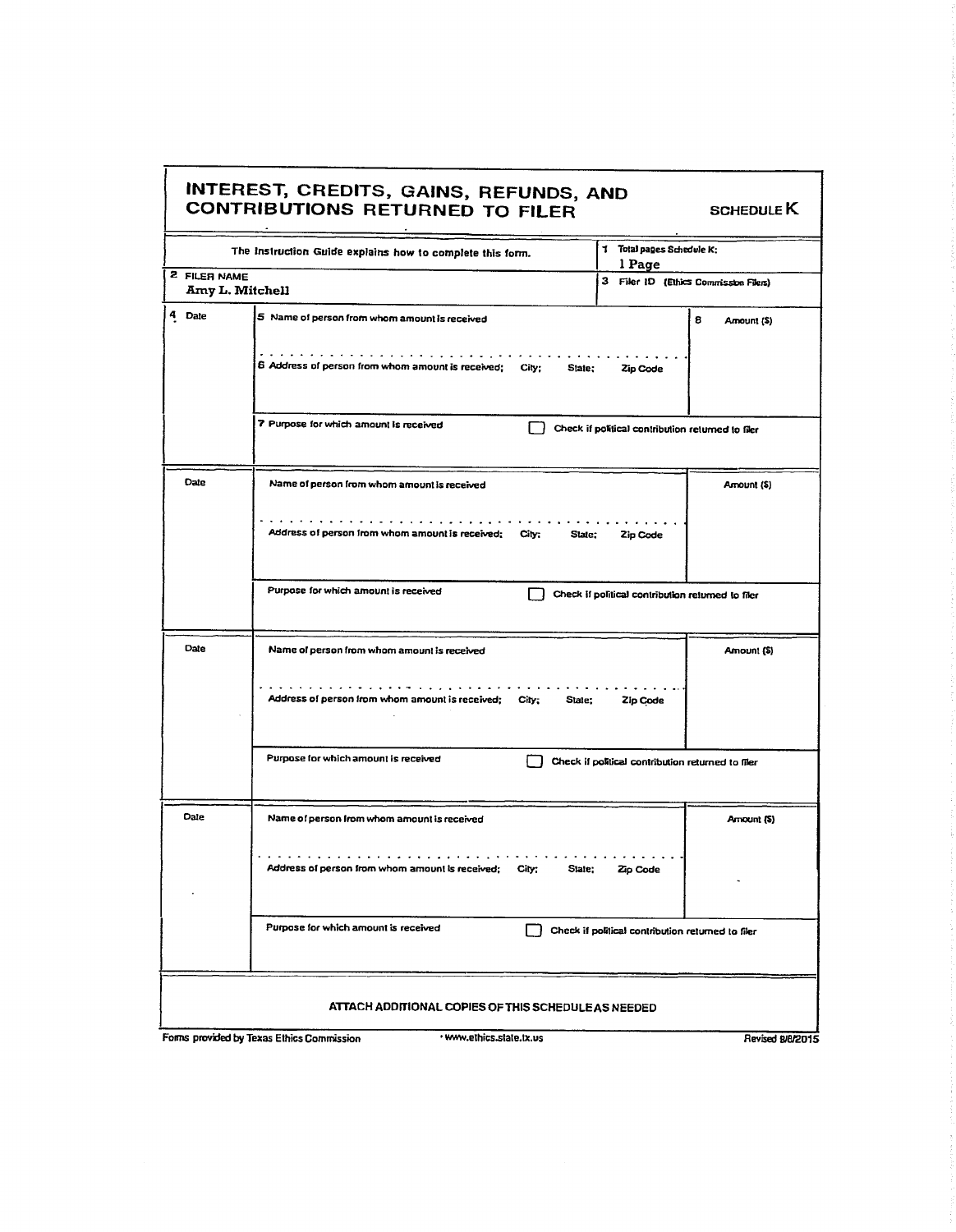| FOR TRAVEL OUTSIDE OF TEXAS                                                                                 |                                                                                 |                         | IN-KIND CONTRIBUTIONS OR POLITICAL EXPENDITURES                              |                                       |                     | <b>SCHEDULE T</b> |
|-------------------------------------------------------------------------------------------------------------|---------------------------------------------------------------------------------|-------------------------|------------------------------------------------------------------------------|---------------------------------------|---------------------|-------------------|
| The instruction Guide explains how to complete this form.                                                   |                                                                                 |                         |                                                                              | 1 Total pages Schedule T: 1 Page      |                     |                   |
| 2 FILER NAME<br>Amy L. Mitchell                                                                             |                                                                                 |                         |                                                                              | 3 Filer ID (Ethics Commission Filers) |                     |                   |
| 4 Name of Contributor / Corporation or Labor Organization / Pledgor / Payee                                 |                                                                                 |                         |                                                                              |                                       |                     |                   |
| 5 Contribution / Expenditure reported on:                                                                   |                                                                                 |                         |                                                                              |                                       |                     |                   |
| Schedule A2                                                                                                 | $\Box$ Schedule B<br>$\bigcup$ Schedule $B(J)$<br>Schedule C2<br>L I Schedule D |                         |                                                                              |                                       | Schedule F1         |                   |
| Schedule F2                                                                                                 |                                                                                 | $\bigsqcup$ Schedule F4 | Schedule G                                                                   | LJ Schedule H                         | Schedule COH-UC     | Schedule B-SS     |
| <b>6</b> Dates of travel                                                                                    | 7 Name of person(s) traveling                                                   |                         |                                                                              |                                       |                     |                   |
|                                                                                                             | B Departure city or name of departure location                                  |                         |                                                                              |                                       |                     |                   |
|                                                                                                             | 9 Destination city or name of destination location                              |                         |                                                                              |                                       |                     |                   |
| 10 Means of transportation                                                                                  |                                                                                 |                         | 11 Purpose of travel (including name of conference, seminar, or other event) |                                       |                     |                   |
|                                                                                                             |                                                                                 |                         | Name of Contributor / Corporation or Labor Organization / Piedgor / Payee    |                                       |                     |                   |
| Contribution / Expenditure reported on:                                                                     |                                                                                 |                         |                                                                              |                                       |                     |                   |
| $\Box$ Schedule A2                                                                                          | Schedule B                                                                      |                         | Schedule B(J)                                                                | Schedule C <sub>2</sub>               | Schedule D          | Schedule F1       |
| Schedule F2                                                                                                 |                                                                                 | Schedule F4             | $\bigcup$ Schedule G                                                         | <b>Schedule H</b>                     | U Schedule COH-UC L | Schedule B-SS     |
| Dates of travel<br>Name of person(s) traveling                                                              |                                                                                 |                         |                                                                              |                                       |                     |                   |
| Departure city or name of departure location                                                                |                                                                                 |                         |                                                                              |                                       |                     |                   |
| Destination city or name of destination location                                                            |                                                                                 |                         |                                                                              |                                       |                     |                   |
| Means of transportation<br>Purpose of travel (including name of conference, seminar, or other event)        |                                                                                 |                         |                                                                              |                                       |                     |                   |
| Name of Contributor / Corporation or Labor Organization / Pledgor / Payee                                   |                                                                                 |                         |                                                                              |                                       |                     |                   |
| Contribution / Expenditure reported on:                                                                     |                                                                                 |                         |                                                                              |                                       |                     |                   |
| Schedule A2                                                                                                 | Schedule B                                                                      |                         | $\bigcup$ Schedule $B(J)$                                                    | Schedule C <sub>2</sub>               | Schedule D          | Schedule F1       |
| Schedule F <sub>2</sub>                                                                                     | $\bigcup$ Schedule F4                                                           |                         | $\bigcup$ Schedule G                                                         | ∫Schedule H                           | Schedule COH-UC LJ  | Schedule B-SS     |
| Dates of travel                                                                                             | Name of person(s) traveling                                                     |                         |                                                                              |                                       |                     |                   |
| Departure city or name of departure location                                                                |                                                                                 |                         |                                                                              |                                       |                     |                   |
|                                                                                                             | Destination city or name of destination location                                |                         |                                                                              |                                       |                     |                   |
| <b>Means of transportation</b><br>Purpose of travel (including name of conference, seminar, or other event) |                                                                                 |                         |                                                                              |                                       |                     |                   |
| ATTACH ADDITIONAL COPIES OF THIS SCHEDULE AS NEEDED                                                         |                                                                                 |                         |                                                                              |                                       |                     |                   |
| Forms provided by Texas Ethics Commission<br>www.ethics.state.tx.us<br>Revised 9/8/2015                     |                                                                                 |                         |                                                                              |                                       |                     |                   |